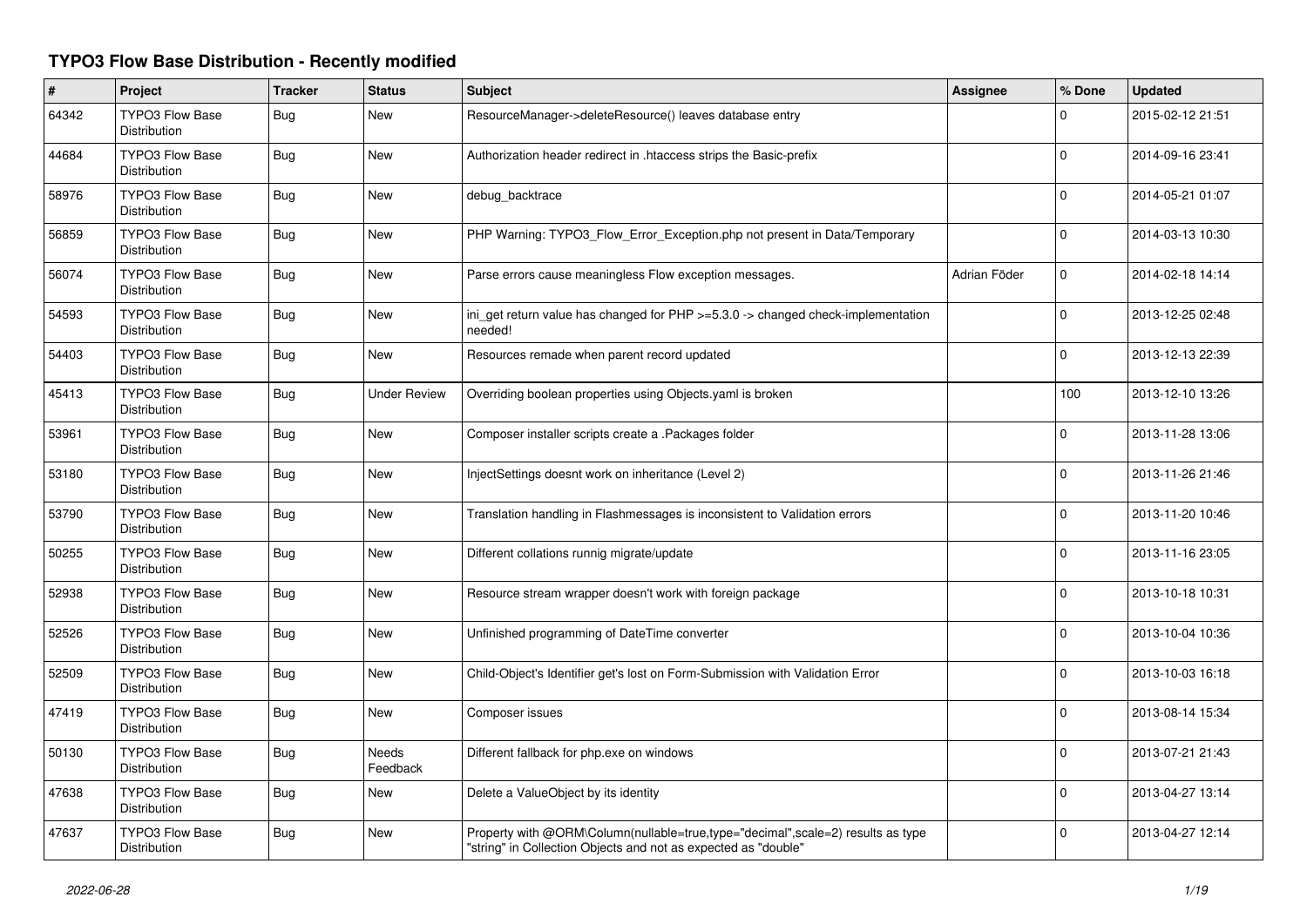| $\sharp$ | Project                                | <b>Tracker</b> | <b>Status</b>       | <b>Subject</b>                                                                    | <b>Assignee</b>        | % Done      | <b>Updated</b>   |
|----------|----------------------------------------|----------------|---------------------|-----------------------------------------------------------------------------------|------------------------|-------------|------------------|
| 47601    | TYPO3 Flow Base<br>Distribution        | <b>Bug</b>     | New                 | Template Path of Submodules contains lowercase Namespace                          |                        | 0           | 2013-04-26 14:33 |
| 47052    | <b>TYPO3 Flow Base</b><br>Distribution | <b>Bug</b>     | <b>New</b>          | Clear doctrine caches after migration applied                                     |                        | 0           | 2013-04-08 18:30 |
| 46244    | TYPO3 Flow Base<br>Distribution        | <b>Bug</b>     | <b>Under Review</b> | Remove call to PHP_BINDIR in CoreCommandController                                |                        | 0           | 2013-03-19 11:39 |
| 41843    | <b>TYPO3 Flow Base</b><br>Distribution | <b>Bug</b>     | New                 | Composer and rename issues (umbrella issue)                                       |                        | 60          | 2013-01-15 17:19 |
| 45164    | TYPO3 Flow Base<br><b>Distribution</b> | Feature        | Accepted            | Define syntax for validation rules in YAML                                        | Karsten<br>Dambekalns  | $\mathbf 0$ | 2013-02-05 10:52 |
| 28964    | TYPO3 Flow Base<br>Distribution        | Feature        | <b>New</b>          | Integrate Behat tool for BDD                                                      |                        | $\Omega$    | 2011-08-13 16:03 |
| 51183    | TYPO3 Flow Base<br>Distribution        | Task           | <b>New</b>          | CLI improvements                                                                  |                        | 50          | 2015-02-25 17:45 |
| 54373    | TYPO3 Flow Base<br>Distribution        | Task           | New                 | Rename Arrays::removeEmptyElementsRecursively to<br>removeNullElementsRecursively |                        | 0           | 2013-12-13 09:35 |
| 47423    | <b>TYPO3 Flow Base</b><br>Distribution | Task           | <b>Under Review</b> | Decouple TYPO3.Party from Flow                                                    | Christian Müller       | 0           | 2013-04-22 09:34 |
| 44078    | TYPO3 Flow Base<br>Distribution        | Task           | <b>New</b>          | Probably false behavior in symlinked environment                                  |                        | 0           | 2012-12-18 13:17 |
| 41508    | <b>TYPO3 Flow Base</b><br>Distribution | Task           | <b>Under Review</b> | Replace Jasmine by Buster.js                                                      |                        | $\Omega$    | 2012-10-01 20:58 |
| 39432    | TYPO3 Flow Base<br>Distribution        | Task           | <b>New</b>          | Clarify introducing properties                                                    |                        | 0           | 2012-07-31 23:34 |
| 33308    | TYPO3 Flow Base<br>Distribution        | Task           | <b>New</b>          | General date and time handling rules                                              |                        | $\Omega$    | 2012-03-06 16:05 |
| 42408    | TYPO3 Flow Base<br>Distribution        | Story          | <b>New</b>          | Locale Detection / Selection                                                      |                        | 0           | 2013-06-11 13:31 |
| 42407    | <b>TYPO3 Flow Base</b><br>Distribution | Story          | New                 | Asset Management                                                                  |                        | 0           | 2012-10-26 09:02 |
| 59019    | TYPO3 Flow Base<br>Distribution        | Suggestion     | <b>New</b>          | Add marker for lazyloaded properties to \TYPO3\Flow\var_dump                      |                        | 0           | 2014-05-22 10:15 |
| 38875    | TYPO3 Flow Base<br>Distribution        | Suggestion     | <b>New</b>          | Have a Translator object available in action controllers                          |                        | 0           | 2012-07-11 15:00 |
| 35420    | <b>TYPO3 Flow Base</b><br>Distribution | Suggestion     | New                 | Review use of try / catch in the Security Framework                               | Andreas Förthner 10    |             | 2012-03-31 00:00 |
| 38459    | TYPO3.Eel                              | <b>Bug</b>     | New                 | Accessing a not present property/method should error verbosely                    | Sebastian<br>Kurfuerst | $\mathbf 0$ | 2012-08-07 17:06 |
| 38379    | TYPO3.Eel                              | Feature        | New                 | Implement a Eel-ViewHelper                                                        |                        | 0           | 2013-04-08 11:03 |
| 42240    | TYPO3.Eel                              | Task           | New                 | Make Eel usable outside of TYPO3 Flow                                             |                        | $\mathbf 0$ | 2012-10-21 12:32 |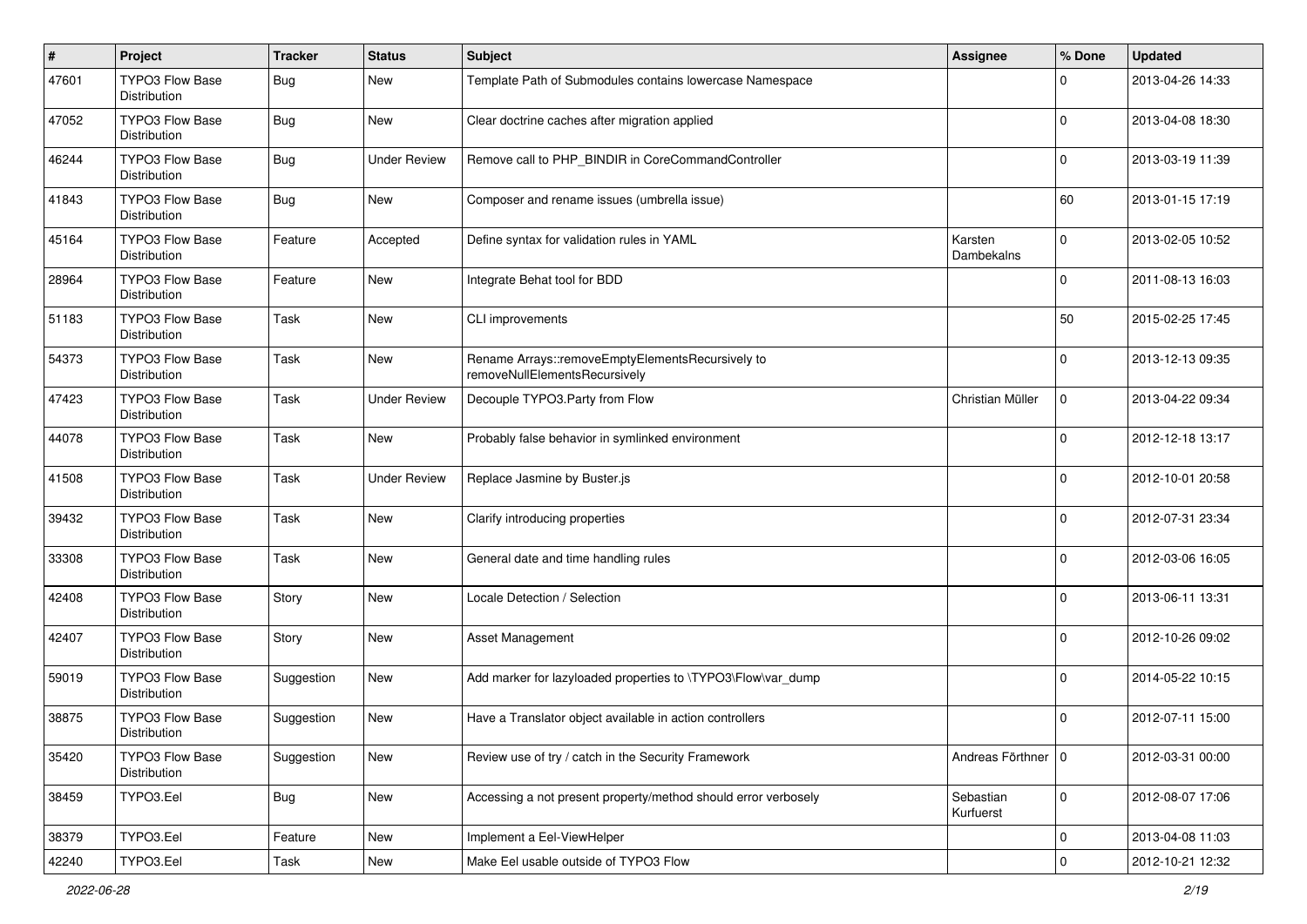| $\vert$ # | Project    | <b>Tracker</b> | <b>Status</b>       | <b>Subject</b>                                                                                     | <b>Assignee</b>       | % Done         | <b>Updated</b>   |
|-----------|------------|----------------|---------------------|----------------------------------------------------------------------------------------------------|-----------------------|----------------|------------------|
| 55306     | TYPO3.Flow | Bug            | <b>Under Review</b> | Filenames should not exceed 255 characters                                                         | Christian Müller      | $\Omega$       | 2015-10-04 21:35 |
| 51809     | TYPO3.Flow | <b>Bug</b>     | <b>Under Review</b> | Commit "[BUGFIX] Published resources don't support symlinks" produces an fatal<br>error on Windows | Adrian Föder          | 100            | 2015-06-13 12:51 |
| 54181     | TYPO3.Flow | Bug            | New                 | Use date_default_timezone_get() instead of ini_get('date.timezone')                                |                       | $\Omega$       | 2015-06-01 18:54 |
| 65684     | TYPO3.Flow | <b>Bug</b>     | New                 | Could not acquire lock for ClassLoader cache creation                                              | Sebastian Heuer       | l 0            | 2015-03-12 15:07 |
| 42520     | TYPO3.Flow | <b>Bug</b>     | New                 | Cache must be flushed globally for package state changes                                           |                       | $\Omega$       | 2015-02-25 17:45 |
| 56856     | TYPO3.Flow | Bug            | <b>Under Review</b> | Fix StandardView Template                                                                          |                       | l 0            | 2015-02-25 11:25 |
| 51763     | TYPO3.Flow | <b>Bug</b>     | New                 | HttpRequest always returns content of the current request                                          |                       | 0              | 2015-02-20 12:53 |
| 56601     | TYPO3.Flow | <b>Bug</b>     | <b>Under Review</b> | PersistenceManager wrong handling of ORM\ld                                                        |                       | $\Omega$       | 2015-02-16 17:56 |
| 48596     | TYPO3.Flow | <b>Bug</b>     | <b>Under Review</b> | Ignored Tags configuration should be easier to configure from packages                             | Alexander Berl        | 0              | 2015-02-14 13:00 |
| 54046     | TYPO3.Flow | <b>Bug</b>     | New                 | Removal of ValueObjects from a ManyToMany relationship is not possible                             |                       | l 0            | 2015-02-05 11:01 |
| 55954     | TYPO3.Flow | <b>Bug</b>     | New                 | Associations to ValueObjects should not be cascade all'd                                           |                       | $\mathbf 0$    | 2015-02-05 11:00 |
| 47073     | TYPO3.Flow | <b>Bug</b>     | <b>New</b>          | Cookie causes Error after Update                                                                   |                       | $\mathbf 0$    | 2014-12-16 11:59 |
| 59366     | TYPO3.Flow | <b>Bug</b>     | <b>Under Review</b> | fix* lifecycle callbacks should not be registered for unproxied entities                           |                       | $\Omega$       | 2014-11-27 09:41 |
| 59442     | TYPO3.Flow | <b>Bug</b>     | <b>Under Review</b> | Composite primary keys including foreign entity don't work                                         |                       | l 0            | 2014-11-27 09:34 |
| 38004     | TYPO3.Flow | <b>Bug</b>     | Accepted            | Missing CheatSheet folder for Getting Started manual                                               | Karsten<br>Dambekalns | l 0            | 2014-11-07 10:58 |
| 62740     | TYPO3.Flow | Bug            | <b>New</b>          | Add check on literal in TypeHandlingUtility::isCollectionType                                      |                       | $\Omega$       | 2014-11-06 20:06 |
| 62009     | TYPO3.Flow | <b>Bug</b>     | New                 | Rewrite URI Filename could be empty                                                                |                       | $\Omega$       | 2014-10-07 11:03 |
| 49011     | TYPO3.Flow | <b>Bug</b>     | <b>Under Review</b> | Support executing TYPO3. Flow inside a PHAR                                                        |                       | $\overline{0}$ | 2014-10-03 15:21 |
| 59878     | TYPO3.Flow | <b>Bug</b>     | <b>New</b>          | TYPO3\Flow\Core\Booting\Exception\SubProcessException thrown in file Scripts.php                   |                       | $\mathbf 0$    | 2014-06-25 15:29 |
| 58996     | TYPO3.Flow | <b>Bug</b>     | New                 | ResourceManager adding to persistence                                                              |                       | $\Omega$       | 2014-06-25 14:38 |
| 59747     | TYPO3.Flow | <b>Bug</b>     | New                 | TYPO3\Flow\Error\Exception thrown in file ErrorHandler.php                                         |                       | $\Omega$       | 2014-06-20 21:28 |
| 48532     | TYPO3.Flow | <b>Bug</b>     | <b>Under Review</b> | JsonView Configuration behaves differently for arrays and objects                                  | Alexander Berl        | 0              | 2014-06-11 15:53 |
| 59023     | TYPO3.Flow | <b>Bug</b>     | New                 | BooleanConverter should not convert empty values to boolean                                        |                       | $\Omega$       | 2014-06-10 14:04 |
| 59357     | TYPO3.Flow | Bug            | New                 | Using the PackageManager directly instead of the Interface results in unexpected<br>behavior       |                       | $\Omega$       | 2014-06-05 14:34 |
| 59322     | TYPO3.Flow | <b>Bug</b>     | New                 | Mssing field exception should show missing migrations as well                                      |                       | $\mathbf 0$    | 2014-06-04 06:47 |
| 59140     | TYPO3.Flow | Bug            | New                 | TYPO3\Flow\Error\Exception thrown in file ErrorHandler.php                                         |                       | 0              | 2014-05-27 15:51 |
| 38980     | TYPO3.Flow | <b>Bug</b>     | New                 | ActionController: behavior of required arguments is not consistent                                 |                       | l O            | 2014-05-27 14:14 |
| 58494     | TYPO3.Flow | <b>Bug</b>     | Needs<br>Feedback   | Inifinite redirects if index.php presents in URI                                                   | Bastian Waidelich 0   |                | 2014-05-25 11:29 |
| 59084     | TYPO3.Flow | <b>Bug</b>     | New                 | if 403 Exception show reason                                                                       |                       | 0              | 2014-05-24 18:20 |
| 58193     | TYPO3.Flow | <b>Bug</b>     | <b>Under Review</b> | Forward-port changelogs to master branch                                                           | Karsten<br>Dambekalns | 0              | 2014-05-23 18:11 |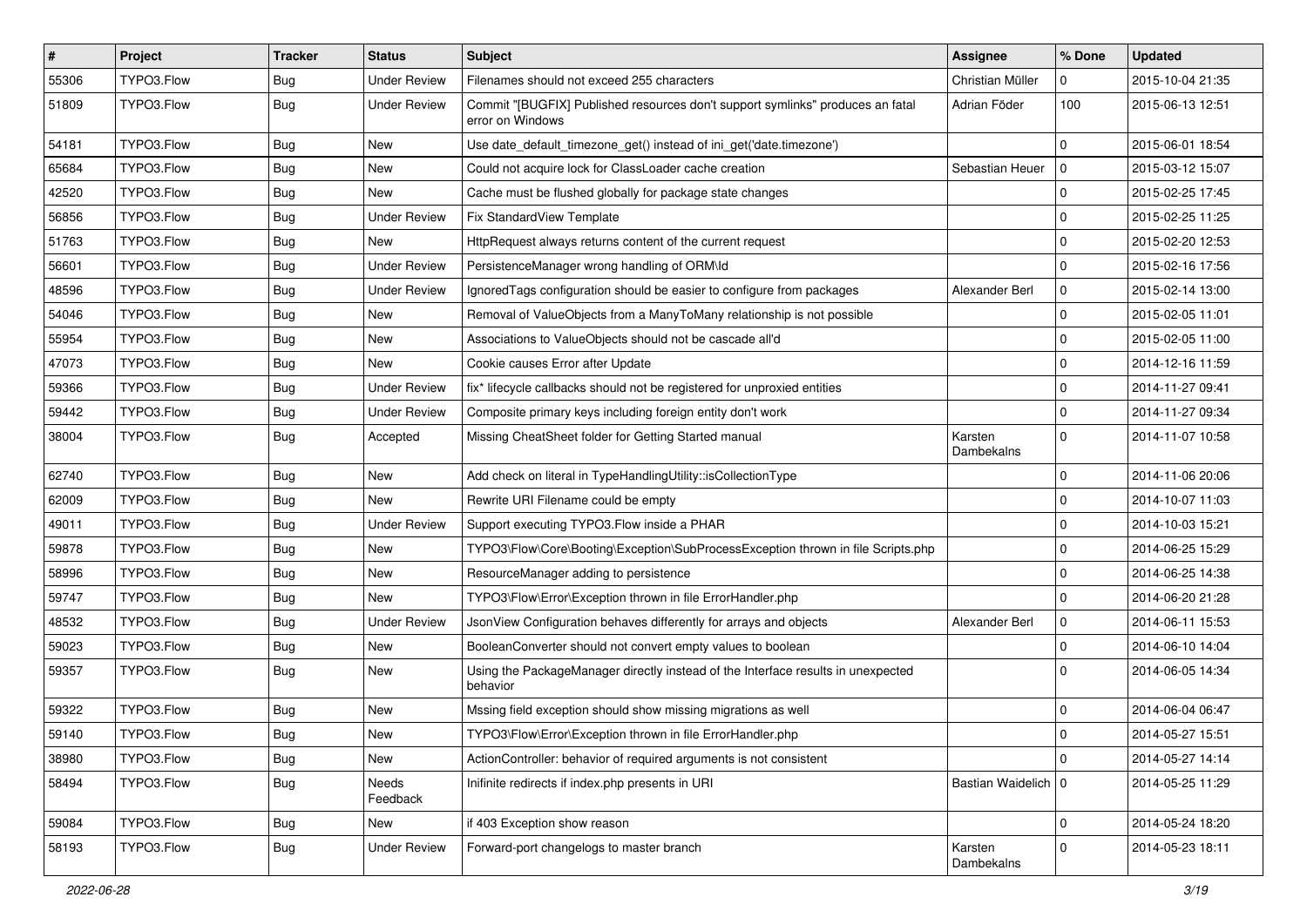| $\vert$ # | Project    | <b>Tracker</b> | <b>Status</b>       | Subject                                                                                                              | <b>Assignee</b>       | % Done      | <b>Updated</b>   |
|-----------|------------|----------------|---------------------|----------------------------------------------------------------------------------------------------------------------|-----------------------|-------------|------------------|
| 59049     | TYPO3.Flow | Bug            | <b>New</b>          | TYPO3\Flow\Error\Exception thrown in file ErrorHandler.php                                                           |                       | 0           | 2014-05-22 23:34 |
| 58975     | TYPO3.Flow | <b>Bug</b>     | <b>New</b>          | Fix command for Linux in Qucikstart documentation                                                                    |                       | 100         | 2014-05-21 19:47 |
| 58927     | TYPO3.Flow | Bug            | New                 | Overlapping ressouce definitions in Policy yaml resolved incorrectly                                                 |                       | $\mathbf 0$ | 2014-05-19 15:19 |
| 58894     | TYPO3.Flow | Bug            | New                 | MySQL max key length exceeded during Neos setup                                                                      |                       | 0           | 2014-05-17 22:37 |
| 58852     | TYPO3.Flow | Bug            | <b>New</b>          | TYPO3\Flow\Security\Exception\AccessDeniedException should clarify which action<br>fails to execute                  |                       | $\mathbf 0$ | 2014-05-16 09:36 |
| 58744     | TYPO3.Flow | Bug            | <b>New</b>          | Can not split configuration in settings.yaml                                                                         |                       | $\mathbf 0$ | 2014-05-14 12:06 |
| 58773     | TYPO3.Flow | Bug            | Accepted            | Improve NoMatchingRouteException                                                                                     | Bastian Waidelich   0 |             | 2014-05-13 15:59 |
| 57450     | TYPO3.Flow | <b>Bug</b>     | New                 | International E-Mail addresses (umlauts, etc.) are not validated correctly                                           |                       | 0           | 2014-04-30 14:58 |
| 58153     | TYPO3.Flow | <b>Bug</b>     | <b>New</b>          | Session - Scope, Property with interface annotation fails at wakeup                                                  |                       | 0           | 2014-04-24 12:46 |
| 33055     | TYPO3.Flow | Bug            | New                 | AccessDeniedException instead of WebRedirect                                                                         |                       | $\mathbf 0$ | 2014-04-17 15:54 |
| 57972     | TYPO3.Flow | Bug            | New                 | Missing @ManyToOne in example for resource                                                                           |                       | 0           | 2014-04-16 06:32 |
| 57815     | TYPO3.Flow | Bug            | New                 | Invalid resources are saved in the persistent resources folder                                                       |                       | 0           | 2014-04-10 22:02 |
| 57796     | TYPO3.Flow | Bug            | <b>New</b>          | XLIFF Fails if $id ==$ nodedata                                                                                      |                       | $\mathbf 0$ | 2014-04-09 21:43 |
| 56573     | TYPO3.Flow | Bug            | New                 | Converting by Flow\Identity                                                                                          |                       | 0           | 2014-04-09 13:10 |
| 57374     | TYPO3.Flow | Bug            | <b>New</b>          | Persisted entities saved in session are not resolved                                                                 |                       | 0           | 2014-04-03 09:43 |
| 57541     | TYPO3.Flow | Bug            | <b>Under Review</b> | Content Security: operands work intrinsically differently in Rewrite and Manual check                                |                       | $\mathbf 0$ | 2014-04-03 09:06 |
| 57437     | TYPO3.Flow | Bug            | <b>New</b>          | Composer package replacement is not supported                                                                        |                       | $\mathbf 0$ | 2014-03-30 23:12 |
| 51811     | TYPO3.Flow | Bug            | New                 | Improve session handle when the authenticated account is removed from persitance                                     | Dominique Feyer       | $\mathbf 0$ | 2014-03-27 12:21 |
| 56544     | TYPO3.Flow | <b>Bug</b>     | <b>New</b>          | FLOW Exception on tar package inclusion via composer                                                                 |                       | $\mathbf 0$ | 2014-03-20 14:38 |
| 40802     | TYPO3.Flow | Bug            | Accepted            | Documentation mistake (authentication)                                                                               | Karsten<br>Dambekalns | $\Omega$    | 2014-03-20 14:13 |
| 45405     | TYPO3.Flow | <b>Bug</b>     | Accepted            | Uncaught Exception in DynamicRoutePart                                                                               | Bastian Waidelich   0 |             | 2014-03-05 11:19 |
| 31500     | TYPO3.Flow | Bug            | <b>Under Review</b> | Argument validation for CLI requests is not done                                                                     | Karsten<br>Dambekalns | $\mathbf 0$ | 2014-02-24 14:00 |
| 56107     | TYPO3.Flow | Bug            | <b>New</b>          | Property mapping configuration only supports one wildcard at a time                                                  |                       | $\mathbf 0$ | 2014-02-19 10:33 |
| 34134     | TYPO3.Flow | Bug            | Needs<br>Feedback   | PropertyMapper throws unnecessary exception                                                                          | Christian Müller      | 0           | 2014-02-19 10:14 |
| 45917     | TYPO3.Flow | Bug            | New                 | RoutePartHandler transliteration must be improved                                                                    |                       | 0           | 2014-02-17 09:13 |
| 47236     | TYPO3.Flow | Bug            | Needs<br>Feedback   | Error at offset 6279 of 6338                                                                                         |                       | 0           | 2014-02-14 09:35 |
| 55937     | TYPO3.Flow | Bug            | New                 | FlashMessage queue is lost                                                                                           |                       | 0           | 2014-02-12 17:03 |
| 54744     | TYPO3.Flow | <b>Bug</b>     | New                 | System.log contains many NOTICE Flow The argument "workspace" declared in<br>pointcut does not exist in method TYPO3 |                       | $\mathbf 0$ | 2014-02-12 09:07 |
| 54381     | TYPO3.Flow | <b>Bug</b>     | New                 | TYPO3\Flow\Core\Booting\Exception\SubProcessException thrown in file Scripts.php                                     |                       | 0           | 2014-02-06 11:14 |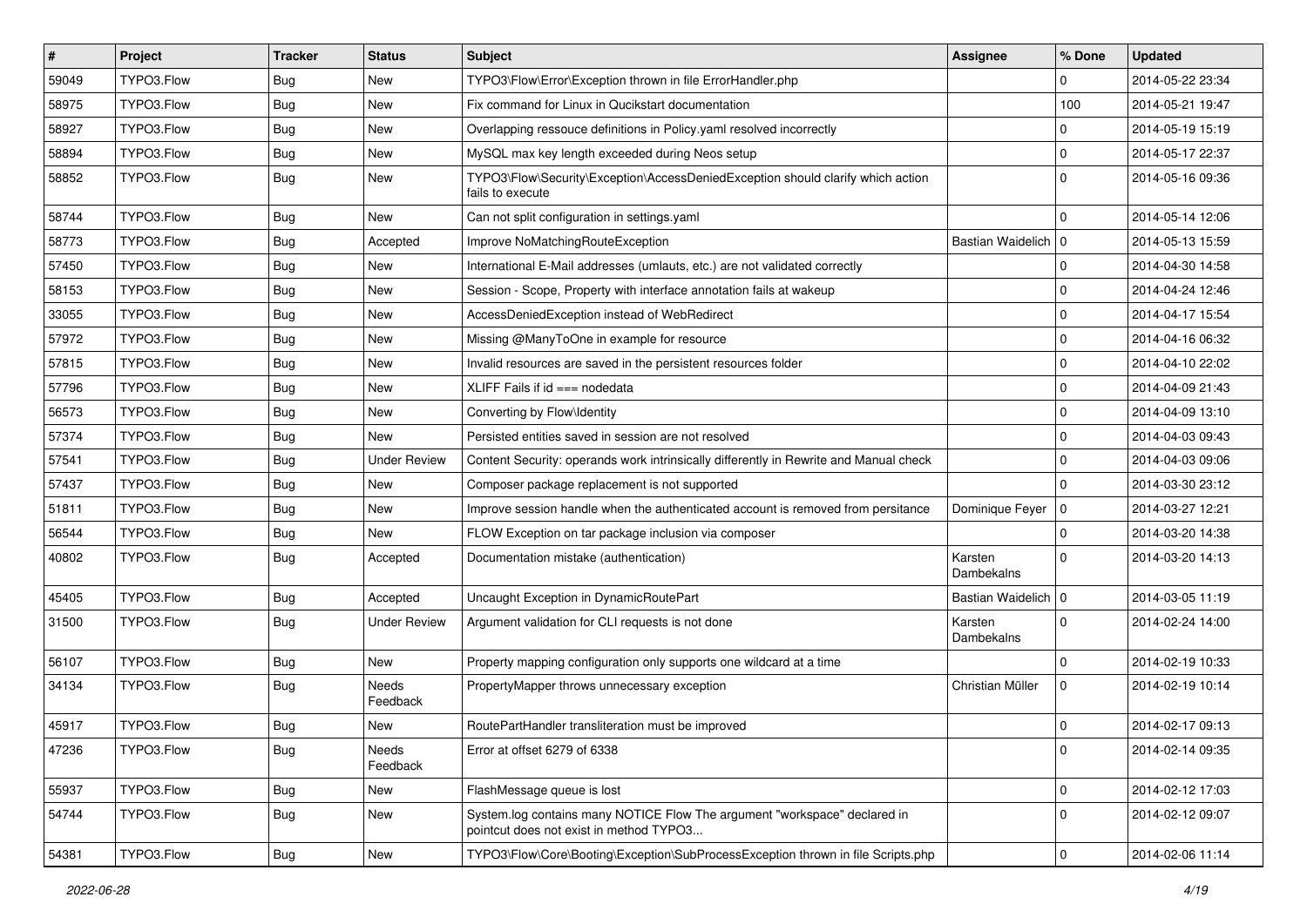| #     | Project    | <b>Tracker</b> | <b>Status</b>       | Subject                                                                                                | <b>Assignee</b>        | % Done      | <b>Updated</b>   |
|-------|------------|----------------|---------------------|--------------------------------------------------------------------------------------------------------|------------------------|-------------|------------------|
| 51489 | TYPO3.Flow | Bug            | New                 | Doctrine\Common\Annotations\AnnotationException thrown in file<br>AnnotationException.php              |                        | $\Omega$    | 2014-02-06 10:20 |
| 54446 | TYPO3.Flow | Bug            | New                 | Cache filebackend 'include_once'                                                                       |                        | $\mathbf 0$ | 2014-01-29 15:22 |
| 54451 | TYPO3.Flow | <b>Bug</b>     | New                 | No functionality at Apache environments with suexec                                                    |                        | $\mathbf 0$ | 2014-01-01 18:22 |
| 53620 | TYPO3.Flow | Bug            | <b>New</b>          | Move Classes/TYPO3/Flow/Composer to own Package                                                        |                        | 0           | 2014-01-01 16:02 |
| 53851 | TYPO3.Flow | Bug            | New                 | TYPO3\Flow\Core\Booting\Exception\SubProcessException thrown in file Scripts.php                       |                        | $\mathbf 0$ | 2014-01-01 00:00 |
| 54458 | TYPO3.Flow | Bug            | New                 | Missing Version Number in packages                                                                     |                        | $\mathbf 0$ | 2013-12-28 18:13 |
| 54589 | TYPO3.Flow | Bug            | New                 | Role parent is not removed from roles MM table                                                         |                        | 0           | 2013-12-24 15:32 |
| 54549 | TYPO3.Flow | Bug            | New                 | PackageManager::createPackage is incompatible to PackageManagerInterface                               |                        | $\mathbf 0$ | 2013-12-21 14:42 |
| 51120 | TYPO3.Flow | <b>Bug</b>     | New                 | \TYPO3\Flow\Core\Booting::buildSubprocessCommand - wrong command if passed<br>more than one parameters |                        | $\Omega$    | 2013-12-11 16:33 |
| 27045 | TYPO3.Flow | Bug            | New                 | Introduced properties are not available in the reflection service during a compile run                 |                        | $\mathbf 0$ | 2013-12-07 11:14 |
| 51188 | TYPO3.Flow | Bug            | <b>New</b>          | Doctrine does not respect AOP-injected properties                                                      |                        | $\Omega$    | 2013-12-07 11:13 |
| 54146 | TYPO3.Flow | Bug            | New                 | Different sorting of arguments in ACL Patterns doesnt work                                             | Christian Müller       | $\mathbf 0$ | 2013-12-02 19:23 |
| 37292 | TYPO3.Flow | Bug            | <b>Under Review</b> | PropertyMappingConfiguration::mapUnknownProperties is not passed down to<br>Subconfiguration           | Sebastian<br>Kurfuerst | $\Omega$    | 2013-11-26 20:21 |
| 43621 | TYPO3.Flow | Bug            | <b>Under Review</b> | Composer installer overwrites Settings.yaml.example                                                    | Karsten<br>Dambekalns  | $\Omega$    | 2013-11-26 19:12 |
| 53533 | TYPO3.Flow | Bug            | <b>New</b>          | Class reflection assumes reverse PSR-0, can lead to fail in autoloader                                 |                        | $\Omega$    | 2013-11-11 21:05 |
| 53350 | TYPO3.Flow | <b>Bug</b>     | Accepted            | Trying to create a Link in an Template in CLI Context should provide a helpful<br>exception            | Bastian Waidelich   0  |             | 2013-11-05 15:00 |
| 53262 | TYPO3.Flow | Bug            | <b>New</b>          | FileBakend have some race condition                                                                    | Dominique Feyer   0    |             | 2013-11-01 10:48 |
| 53224 | TYPO3.Flow | Bug            | New                 | Constructor in subclass breaks call chain leading to missing identifier / uuid                         |                        | $\mathbf 0$ | 2013-10-30 12:06 |
| 53189 | TYPO3.Flow | Bug            | <b>New</b>          | Blog tutorial no longer works                                                                          | Philipp Maier          | $\mathbf 0$ | 2013-10-29 09:50 |
| 52945 | TYPO3.Flow | Bug            | New                 | Excluded classes should only be excluded from reflection but still autoloaded                          |                        | $\mathbf 0$ | 2013-10-19 12:52 |
| 52909 | TYPO3.Flow | Bug            | New                 | Class Loader fallback to non-proxy hides fatal errors                                                  |                        | $\mathbf 0$ | 2013-10-17 11:24 |
| 52014 | TYPO3.Flow | Bug            | <b>New</b>          | Migration makes fields NOT NULL even though not true                                                   |                        | $\Omega$    | 2013-10-15 18:27 |
| 50395 | TYPO3.Flow | Bug            | Accepted            | Route cache caches routes for non dispatchable requests                                                | Bastian Waidelich   0  |             | 2013-10-14 12:00 |
| 52430 | TYPO3.Flow | Bug            | New                 | Cannot convert from UUID to auto-increment ID                                                          |                        | 0           | 2013-10-01 15:48 |
| 52185 | TYPO3.Flow | Bug            | New                 | PositionalArraySorter should detect recursive dependencies                                             |                        | 0           | 2013-09-23 13:02 |
| 51704 | TYPO3.Flow | <b>Bug</b>     | New                 | TYPO3\Flow\Error\Exception thrown in file ErrorHandler.php                                             |                        | $\mathbf 0$ | 2013-09-17 08:42 |
| 52005 | TYPO3.Flow | <b>Bug</b>     | New                 | TYPO3\Flow\Error\Exception thrown in file ErrorHandler.php                                             |                        | $\mathbf 0$ | 2013-09-14 14:22 |
| 51972 | TYPO3.Flow | <b>Bug</b>     | New                 | Joins for every deep property constraint make cartesian selection                                      | Adrian Föder           | 0           | 2013-09-13 10:04 |
| 51847 | TYPO3.Flow | Bug            | New                 | Overiding controller actions with other required parameter sets results in fatal error.                |                        | 0           | 2013-09-09 10:54 |
| 49423 | TYPO3.Flow | Bug            | New                 | Role name and packageKey are not accessible                                                            |                        | $\mathbf 0$ | 2013-09-05 10:26 |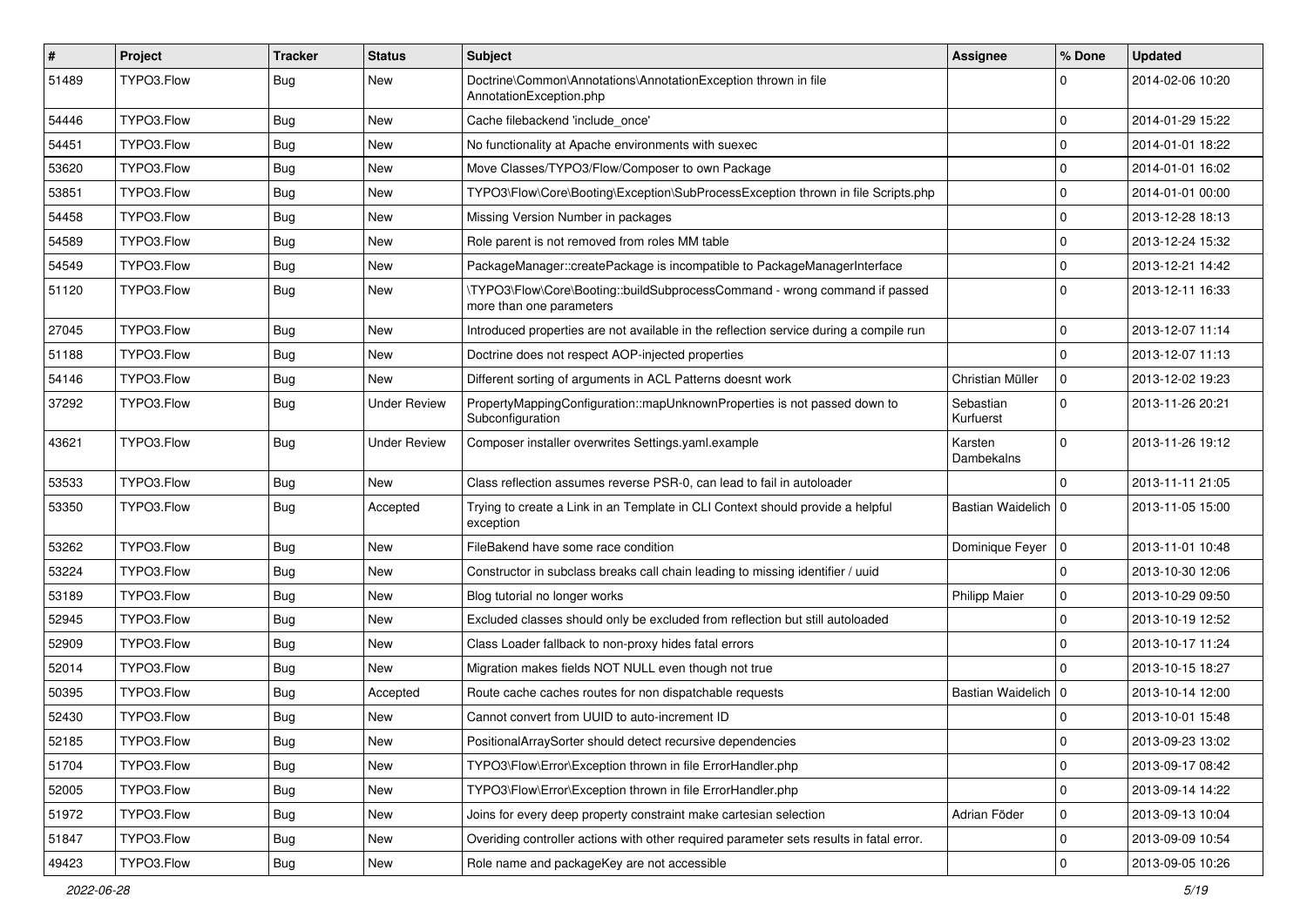| #     | Project    | <b>Tracker</b> | <b>Status</b>            | Subject                                                                                                                                | Assignee              | % Done      | <b>Updated</b>   |
|-------|------------|----------------|--------------------------|----------------------------------------------------------------------------------------------------------------------------------------|-----------------------|-------------|------------------|
| 51312 | TYPO3.Flow | Bug            | New                      | Default php error handler generates warning (when loading<br>TYPO3\Flow\Error\Exception class)                                         |                       | $\Omega$    | 2013-08-24 16:07 |
| 39791 | TYPO3.Flow | Bug            | New                      | Reflection data of old aspect is not removed                                                                                           |                       | $\mathbf 0$ | 2013-08-14 15:40 |
| 47858 | TYPO3.Flow | Bug            | Needs<br>Feedback        | Remove .htaccess from Composer Installer Essentials                                                                                    | Christopher<br>Hlubek | $\mathbf 0$ | 2013-08-14 15:35 |
| 45041 | TYPO3.Flow | Bug            | New                      | Set file permissions doesnt work                                                                                                       |                       | $\mathbf 0$ | 2013-08-14 15:35 |
| 44361 | TYPO3.Flow | Bug            | New                      | TYPO3\Flow\I18n\Formatter\DatetimeFormatter - caching DATETIME type                                                                    |                       | $\Omega$    | 2013-08-14 15:35 |
| 44203 | TYPO3.Flow | Bug            | <b>Needs</b><br>Feedback | Session implementation is still racy                                                                                                   | Robert Lemke          | 0           | 2013-08-14 15:35 |
| 44186 | TYPO3.Flow | Bug            | <b>New</b>               | Request does not accept custom Content-Type                                                                                            |                       | $\mathbf 0$ | 2013-08-14 15:35 |
| 44185 | TYPO3.Flow | Bug            | New                      | XML body always need a root node                                                                                                       |                       | $\mathbf 0$ | 2013-08-14 15:35 |
| 44184 | TYPO3.Flow | Bug            | New                      | Request arguments are not merged correctly for single object actions                                                                   |                       | $\mathbf 0$ | 2013-08-14 15:35 |
| 44148 | TYPO3.Flow | Bug            | <b>New</b>               | Documentation for executeCommand() needs clarification                                                                                 |                       | $\mathbf 0$ | 2013-08-14 15:35 |
| 43541 | TYPO3.Flow | Bug            | New                      | Incomplete classes path detection for PSR-0                                                                                            |                       | $\mathbf 0$ | 2013-08-14 15:35 |
| 43190 | TYPO3.Flow | Bug            | Accepted                 | Misleading exception message for incompatible database structure                                                                       | Karsten<br>Dambekalns | $\Omega$    | 2013-08-14 15:35 |
| 42601 | TYPO3.Flow | Bug            | <b>Under Review</b>      | Content Security: QOM rewriting is omitted if used in certain cases in an Action<br>Controller                                         | Robert Lemke          | 100         | 2013-08-14 15:35 |
| 42101 | TYPO3.Flow | Bug            | New                      | Proxyclasses are not rebuild in Development context unless cache is empty                                                              |                       | $\mathbf 0$ | 2013-08-14 15:35 |
| 39096 | TYPO3.Flow | Bug            | New                      | Unnecessary compile invoked in non production context?                                                                                 |                       | 0           | 2013-08-14 15:35 |
| 27798 | TYPO3.Flow | Bug            | Accepted                 | CSRF protection not working for forms in a plugin                                                                                      |                       | $\Omega$    | 2013-08-14 15:35 |
| 50080 | TYPO3.Flow | <b>Bug</b>     | Needs<br>Feedback        | Broken concept for CLI/Web separation                                                                                                  | Karsten<br>Dambekalns | $\mathbf 0$ | 2013-08-13 08:42 |
| 50869 | TYPO3.Flow | Bug            | New                      | key() invoked on object                                                                                                                |                       | $\mathbf 0$ | 2013-08-07 13:18 |
| 50342 | TYPO3.Flow | Bug            | New                      | PropertyMapper: Use of interface method before implementation check                                                                    |                       | $\Omega$    | 2013-07-23 16:42 |
| 47429 | TYPO3.Flow | <b>Bug</b>     | New                      | Global policy files no longer allowed                                                                                                  |                       | 0           | 2013-07-14 19:20 |
| 49801 | TYPO3.Flow | Bug            | New                      | TYPO3\Flow\Security\Exception\AccessDeniedException thrown in file<br>TYPO3_Flow_Security_Authorization_AccessDecisionVoterManager.php |                       | $\mathbf 0$ | 2013-07-09 04:53 |
| 49780 | TYPO3.Flow | Bug            | <b>New</b>               | Roles are not synchronized                                                                                                             |                       | 0           | 2013-07-08 10:11 |
| 37302 | TYPO3.Flow | <b>Bug</b>     | Needs<br>Feedback        | NumberValidator                                                                                                                        | Carsten Bleicker      | 0           | 2013-07-03 08:36 |
| 49566 | TYPO3.Flow | Bug            | New                      | NULL source values are not handled correctly                                                                                           | Adrian Föder          | $\mathbf 0$ | 2013-07-02 08:21 |
| 49373 | TYPO3.Flow | <b>Bug</b>     | New                      | Methods policy with key "Controllers" is ignored                                                                                       |                       | $\mathbf 0$ | 2013-06-24 10:03 |
| 49372 | TYPO3.Flow | Bug            | New                      | ObjectConverter ignores implemented interface when mapping subtype                                                                     |                       | $\mathbf 0$ | 2013-06-24 09:24 |
| 48898 | TYPO3.Flow | Bug            | New                      | configuration for roles fails if one of Policy.yaml files contain empty "roles array"                                                  | Christian Müller      | 0           | 2013-06-05 19:06 |
| 48873 | TYPO3.Flow | <b>Bug</b>     | New                      | Error when calling resourceManager->deleteResource on unpublished Resource                                                             |                       | $\mathbf 0$ | 2013-06-05 13:46 |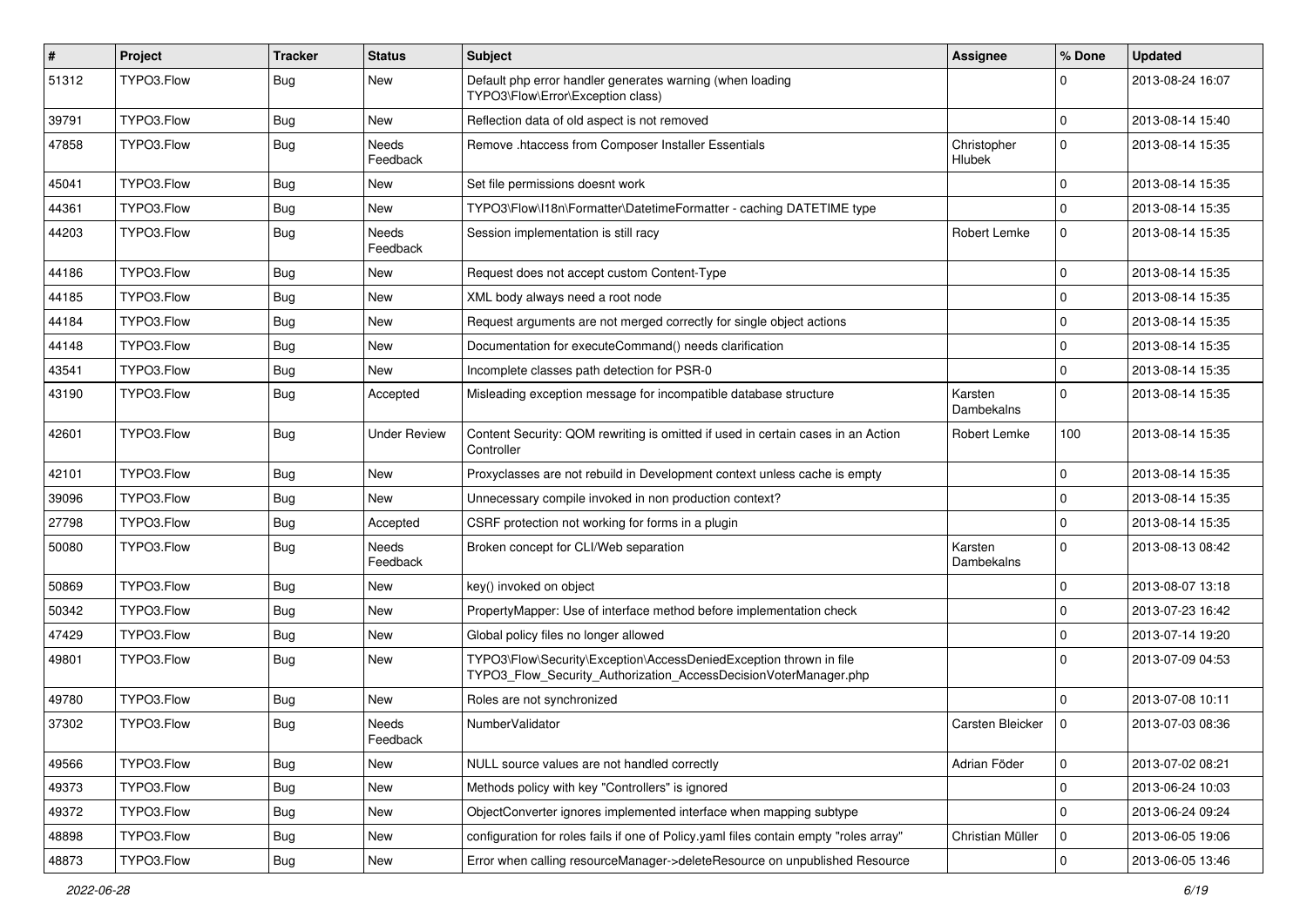| #     | Project    | <b>Tracker</b> | <b>Status</b>            | Subject                                                                                                                      | <b>Assignee</b>       | % Done      | <b>Updated</b>   |
|-------|------------|----------------|--------------------------|------------------------------------------------------------------------------------------------------------------------------|-----------------------|-------------|------------------|
| 48429 | TYPO3.Flow | Bug            | <b>New</b>               | Remove- and update-actions on repository are not persisted                                                                   |                       | 0           | 2013-05-24 18:44 |
| 48430 | TYPO3.Flow | Bug            | <b>New</b>               | Default validator-messages are not correctly formatted                                                                       |                       | $\mathbf 0$ | 2013-05-22 00:36 |
| 32707 | TYPO3.Flow | Bug            | Accepted                 | <b>Bad Bad FileBackend</b>                                                                                                   | Karsten<br>Dambekalns | $\Omega$    | 2013-05-21 13:33 |
| 46974 | TYPO3.Flow | <b>Bug</b>     | Accepted                 | Original and Proxy class in one file makes it difficult to reach 100% code coverage for<br>functional tests                  | Christian Müller      | $\mathbf 0$ | 2013-05-21 13:28 |
| 43192 | TYPO3.Flow | Bug            | Accepted                 | findByIdentifier() for non-persisted objects not working for custom identifier properties                                    | Karsten<br>Dambekalns | $\Omega$    | 2013-05-21 13:28 |
| 37352 | TYPO3.Flow | Bug            | <b>Under Review</b>      | generateValueHash() should use getIdentifierByObject()                                                                       | Karsten<br>Dambekalns | $\Omega$    | 2013-05-21 13:28 |
| 46716 | TYPO3.Flow | Bug            | New                      | Empty class names in DependencyInjection proxy code when using Caches /<br>Factory-created dependencies                      |                       | $\Omega$    | 2013-05-21 13:22 |
| 47325 | TYPO3.Flow | <b>Bug</b>     | <b>Under Review</b>      | ReflectionData and classSchema caches need not be freezable                                                                  |                       | $\mathbf 0$ | 2013-05-21 13:08 |
| 47331 | TYPO3.Flow | Bug            | Accepted                 | ObjectManager shutdown with Dependency Injection Proxy causes fatal errors                                                   |                       | $\mathbf 0$ | 2013-05-21 13:06 |
| 47487 | TYPO3.Flow | <b>Bug</b>     | New                      | Functional test classes in package without classes are not compiled                                                          |                       | $\mathbf 0$ | 2013-05-21 12:19 |
| 47950 | TYPO3.Flow | <b>Bug</b>     | <b>New</b>               | import of remote resources                                                                                                   |                       | $\mathbf 0$ | 2013-05-21 11:52 |
| 48093 | TYPO3.Flow | Bug            | New                      | AbstractCompositeValidators memory consumption continuously grow                                                             |                       | $\mathbf 0$ | 2013-05-21 11:49 |
| 46689 | TYPO3.Flow | Bug            | <b>New</b>               | The new ClassLoader swallows Fatal Errors                                                                                    | Marc Neuhaus          | $\mathbf 0$ | 2013-05-14 09:21 |
| 27088 | TYPO3.Flow | Bug            | On Hold                  | initializeObject() is called too early when reconstructing entities                                                          |                       | $\mathbf 0$ | 2013-04-08 17:53 |
| 29405 | TYPO3.Flow | Bug            | New                      | When storing a new entity inside the session, it will be fully serialized instead of just<br>the reference being stored      |                       | $\Omega$    | 2013-04-04 11:34 |
| 46210 | TYPO3.Flow | Bug            | <b>Needs</b><br>Feedback | securityContext->getParty() in the initializeObject() method of a session-Scope object<br>throws exception on second request |                       | $\Omega$    | 2013-03-27 10:44 |
| 46120 | TYPO3.Flow | Bug            | <b>New</b>               | Important step missing in the installation chapter                                                                           |                       | $\mathbf 0$ | 2013-03-08 10:23 |
| 46097 | TYPO3.Flow | Bug            | New                      | Logged in user gets session of an other logged in user                                                                       | Robert Lemke          | $\mathbf 0$ | 2013-03-07 12:52 |
| 46073 | TYPO3.Flow | Bug            | <b>Under Review</b>      | Scripts::executeCommand must be usable outsite of TYPO3.Flow                                                                 |                       | $\mathbf 0$ | 2013-03-06 19:14 |
| 46066 | TYPO3.Flow | Bug            | New                      | Currency formatter uses wrong format for ISO 4217 currency codes                                                             |                       | $\mathbf 0$ | 2013-03-06 16:29 |
| 46010 | TYPO3.Flow | Bug            | <b>New</b>               | Generating a DiscriminatorMap with base class in different namespace does not work                                           |                       | $\mathbf 0$ | 2013-03-04 12:30 |
| 45623 | TYPO3.Flow | Bug            | New                      | SQL error when calling TYPO3.Blog Setup controller                                                                           |                       | 0           | 2013-02-21 12:16 |
| 45669 | TYPO3.Flow | Bug            | New                      | PersistentObjectConverter does not convert ValueObjects by __identity                                                        |                       | $\Omega$    | 2013-02-20 17:59 |
| 45640 | TYPO3.Flow | Bug            | <b>New</b>               | Every relation is set to cascade=all if the related entity is no aggregate root                                              |                       | $\pmb{0}$   | 2013-02-20 15:31 |
| 45611 | TYPO3.Flow | Bug            | New                      | Destruction of session after logout should be configurable                                                                   |                       | $\mathbf 0$ | 2013-02-19 16:41 |
| 28016 | TYPO3.Flow | <b>Bug</b>     | Needs<br>Feedback        | Cascade remove of cleared ArrayCollection                                                                                    | Karsten<br>Dambekalns | $\mathbf 0$ | 2013-02-14 20:46 |
| 45386 | TYPO3.Flow | Bug            | New                      | Package::buildArrayOfClassFiles tries to determine class names from file paths                                               |                       | 0           | 2013-02-11 19:54 |
| 45272 | TYPO3.Flow | Bug            | New                      | Related Value Objects get deleted by default cascading                                                                       |                       | $\pmb{0}$   | 2013-02-08 13:50 |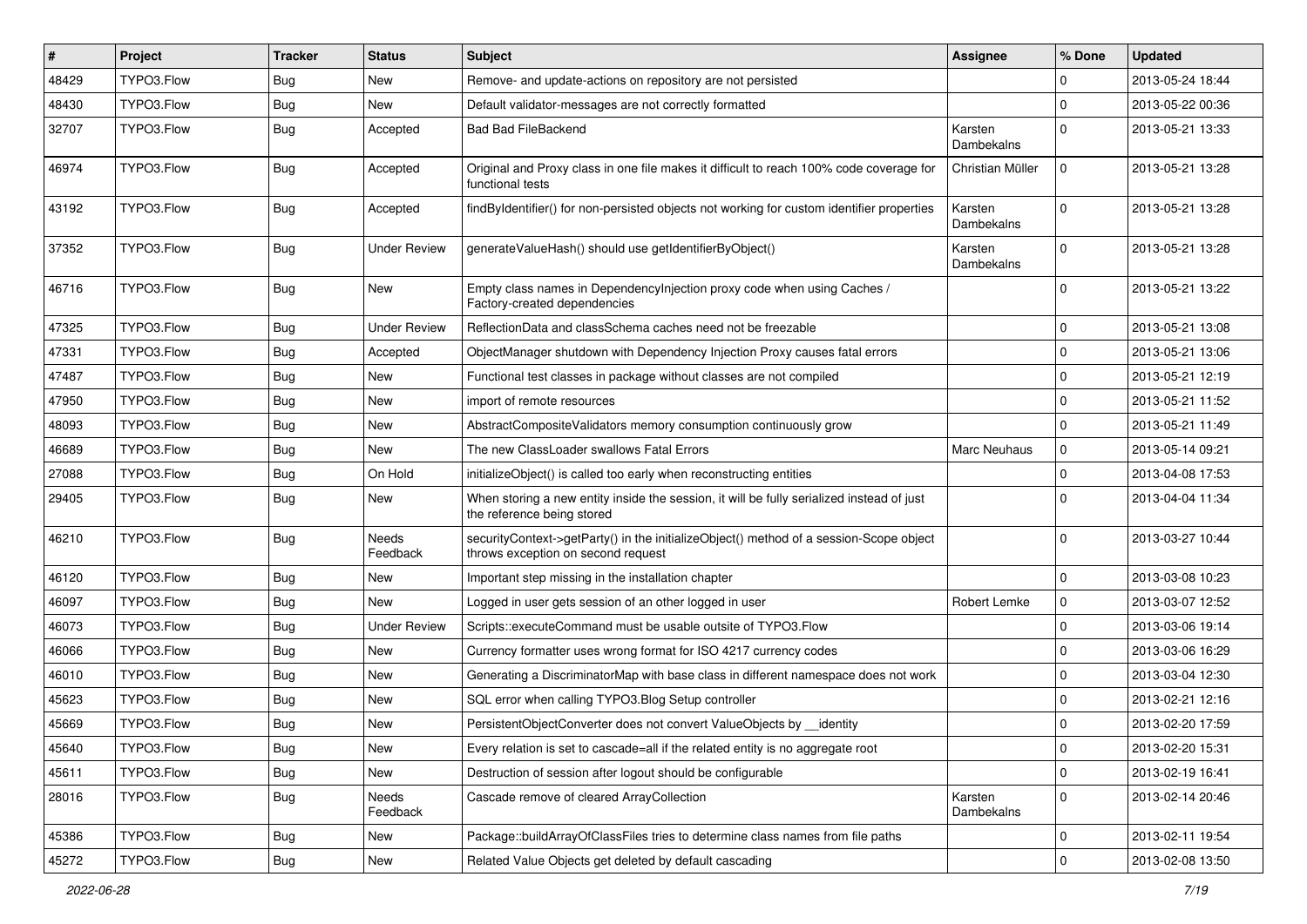| $\vert$ # | Project    | <b>Tracker</b> | <b>Status</b>            | Subject                                                                                                      | Assignee              | % Done      | <b>Updated</b>   |
|-----------|------------|----------------|--------------------------|--------------------------------------------------------------------------------------------------------------|-----------------------|-------------|------------------|
| 45249     | TYPO3.Flow | Bug            | New                      | Update composer project-create command listing                                                               |                       | 0           | 2013-02-07 15:17 |
| 34879     | TYPO3.Flow | Bug            | Accepted                 | Proxied object is not update()able                                                                           | Karsten<br>Dambekalns | 0           | 2013-01-22 15:17 |
| 41727     | TYPO3.Flow | Bug            | Accepted                 | @Flow\Identity and @ORM\InheritanceType("JOINED") can't be used together                                     | Karsten<br>Dambekalns | $\Omega$    | 2013-01-21 17:15 |
| 41029     | TYPO3.Flow | Bug            | Accepted                 | Method security is also evaluating abstract classes                                                          | Karsten<br>Dambekalns | $\mathbf 0$ | 2013-01-19 21:55 |
| 44244     | TYPO3.Flow | Bug            | <b>New</b>               | defaultOrderings aren't applied on related objects                                                           |                       | 0           | 2013-01-09 18:41 |
| 43967     | TYPO3.Flow | Bug            | New                      | Error in evaluating orphanRemoval in Flow Annotation driver                                                  |                       | 0           | 2013-01-03 11:00 |
| 39414     | TYPO3.Flow | Bug            | <b>New</b>               | Security Documentation                                                                                       |                       | $\mathbf 0$ | 2012-12-15 21:41 |
| 43947     | TYPO3.Flow | Bug            | New                      | Redirect to login after Session timeout                                                                      |                       | $\mathbf 0$ | 2012-12-13 12:35 |
| 42606     | TYPO3.Flow | Bug            | <b>New</b>               | Content Security with nested objects                                                                         |                       | 0           | 2012-12-13 12:35 |
| 41148     | TYPO3.Flow | Bug            | <b>New</b>               | Converting of ValueObjects                                                                                   |                       | $\mathbf 0$ | 2012-12-13 12:35 |
| 40283     | TYPO3.Flow | Bug            | New                      | New constructor in grandparent class not called                                                              |                       | $\mathbf 0$ | 2012-12-13 12:35 |
| 39699     | TYPO3.Flow | Bug            | Accepted                 | SQL DDL for TYPO3\FLOW3\Cache\Backend\PdoBackend                                                             | Karsten<br>Dambekalns | $\Omega$    | 2012-12-13 12:35 |
| 38216     | TYPO3.Flow | Bug            | <b>Needs</b><br>Feedback | Static method calls in reflected classes refer to _Original class                                            |                       | $\Omega$    | 2012-12-13 12:35 |
| 42888     | TYPO3.Flow | Bug            | Needs<br>Feedback        | ResourceManager chokes on non existing files                                                                 |                       | $\Omega$    | 2012-11-12 18:02 |
| 13559     | TYPO3.Flow | <b>Bug</b>     | Accepted                 | ObjectSerializer failes with persistent objects within arrays                                                | Karsten<br>Dambekalns | $\mathbf 0$ | 2012-11-08 09:39 |
| 40410     | TYPO3.Flow | Bug            | Needs<br>Feedback        | Exception when using Apc, Memcached of Redis cache backend for reflection status<br>and object configuration | Karsten<br>Dambekalns | $\mathbf 0$ | 2012-10-25 15:56 |
| 35720     | TYPO3.Flow | <b>Bug</b>     | New                      | Access denied Exception for widget links to actions with a policy                                            |                       | 0           | 2012-10-25 14:08 |
| 37473     | TYPO3.Flow | Bug            | <b>New</b>               | Subsequent Exceptions related to Doctrine Entity Manager makes it snap shut                                  |                       | $\mathbf 0$ | 2012-10-25 10:29 |
| 41533     | TYPO3.Flow | Bug            | Needs<br>Feedback        | Ignored object-validation in editAction when redirecting back from updateAction                              |                       | $\mathbf 0$ | 2012-10-10 09:27 |
| 40824     | TYPO3.Flow | <b>Bug</b>     | <b>Needs</b><br>Feedback | Modified action controller methods not detected properly                                                     | Andreas Förthner   0  |             | 2012-10-01 20:33 |
| 41496     | TYPO3.Flow | Bug            | New                      | Upload identical Resources, deleting fails                                                                   |                       | $\mathbf 0$ | 2012-10-01 17:57 |
| 39674     | TYPO3.Flow | Bug            | New                      | \TYPO3\FLOW3\var_dump behaves weird in controller actions doing return                                       |                       | 0           | 2012-08-10 10:09 |
| 37354     | TYPO3.Flow | <b>Bug</b>     | Accepted                 | Do not apply generateValueHash() and generateUuid() if custom identifier is used                             | Karsten<br>Dambekalns | $\mathbf 0$ | 2012-07-10 08:30 |
| 32425     | TYPO3.Flow | Bug            | Accepted                 | IpAddressRange methods not completly implemented                                                             | Karsten<br>Dambekalns | $\mathbf 0$ | 2012-06-28 10:23 |
| 35868     | TYPO3.Flow | <b>Bug</b>     | On Hold                  | Unstable condition in Utility\Environment                                                                    | Karsten<br>Dambekalns | $\mathbf 0$ | 2012-06-25 22:37 |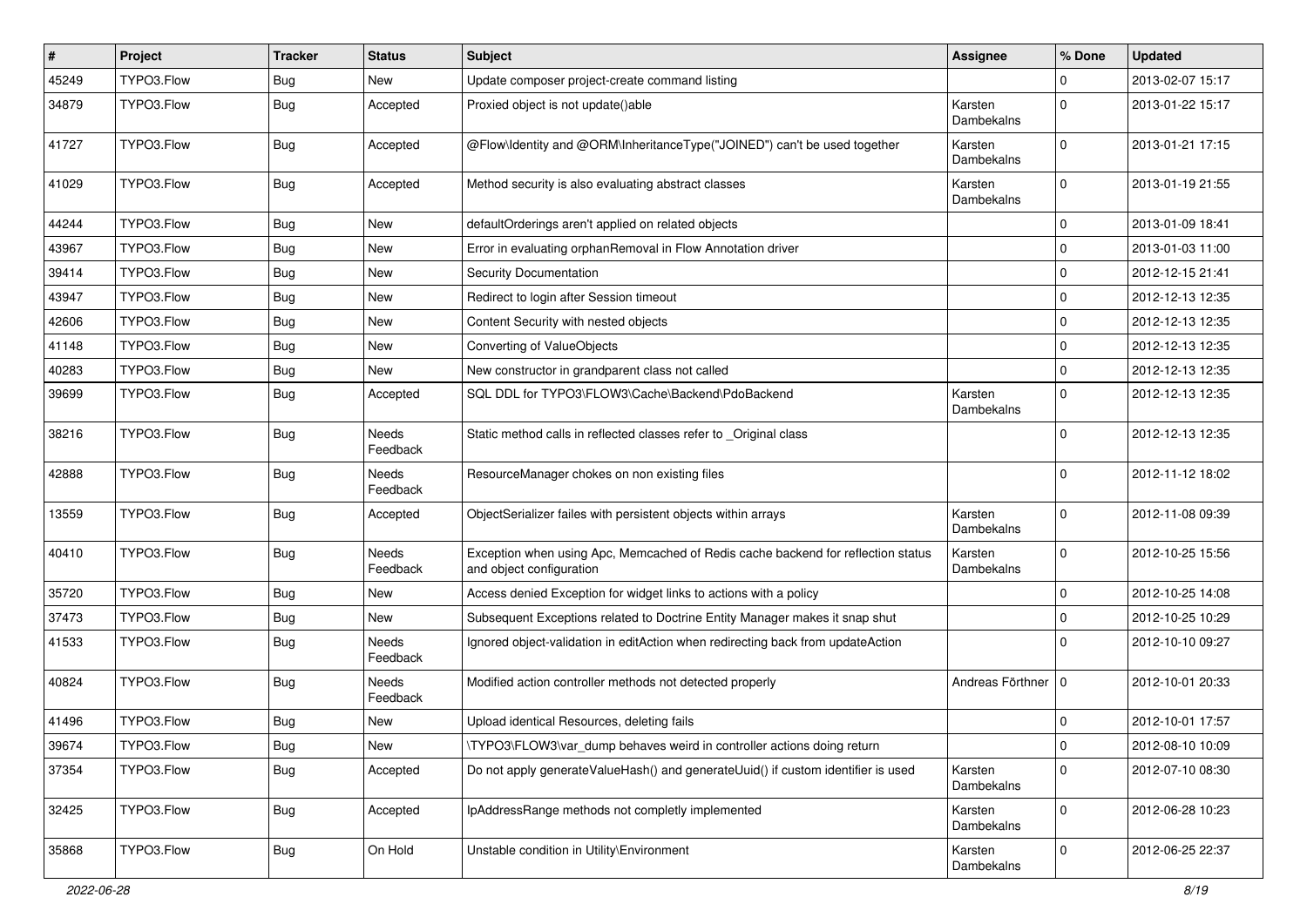| $\vert$ # | Project    | <b>Tracker</b> | <b>Status</b>            | Subject                                                                                              | <b>Assignee</b>       | % Done      | <b>Updated</b>   |
|-----------|------------|----------------|--------------------------|------------------------------------------------------------------------------------------------------|-----------------------|-------------|------------------|
| 37227     | TYPO3.Flow | Bug            | On Hold                  | securityContext->getParty is not available in widget context                                         |                       | 0           | 2012-06-25 22:14 |
| 37571     | TYPO3.Flow | Bug            | <b>New</b>               | Inherited proxies fail when implementing clone                                                       |                       | $\mathbf 0$ | 2012-06-04 12:15 |
| 37564     | TYPO3.Flow | Bug            | New                      | Validation of Parent Object containing properties of type ManyToOne and<br>ManyToMany to same Target |                       | $\Omega$    | 2012-05-29 11:55 |
| 37316     | TYPO3.Flow | Bug            | <b>New</b>               | Use findBestMatchingLocale instead of getDefaultLocale?                                              |                       | $\mathbf 0$ | 2012-05-20 09:35 |
| 36804     | TYPO3.Flow | Bug            | New                      | Orphaned entities within aggregates are not removed                                                  |                       | $\mathbf 0$ | 2012-05-03 11:54 |
| 36634     | TYPO3.Flow | Bug            | New                      | Reconstituted entities do not have their properties set when initializeObject() is called            |                       | $\mathbf 0$ | 2012-04-26 21:28 |
| 36633     | TYPO3.Flow | Bug            | New                      | Reconstituted entities should not have the FLOW3_Persistence_clone property set                      |                       | $\mathbf 0$ | 2012-04-26 21:24 |
| 36508     | TYPO3.Flow | Bug            | New                      | AuthenticationProvider Request Patterns                                                              |                       | $\mathbf 0$ | 2012-04-24 12:39 |
| 36495     | TYPO3.Flow | Bug            | New                      | HTTP Response is sent before persistence preventing Exceptions to be displayed on<br>redirect        |                       | $\Omega$    | 2012-04-24 00:28 |
| 35831     | TYPO3.Flow | <b>Bug</b>     | New                      | Deleting or unpublishing of a resource deletes all published symlinks<br>(Web/_Resources/Persistent) |                       | $\Omega$    | 2012-04-11 09:31 |
| 35083     | TYPO3.Flow | Bug            | <b>New</b>               | involving SecurityContext in Widget's __wakeup situation leads to an exception                       |                       | $\mathbf 0$ | 2012-03-21 13:06 |
| 32869     | TYPO3.Flow | Bug            | New                      | Security config tokenClass doesnt throw exception if not found the class                             |                       | $\mathbf 0$ | 2012-03-19 10:53 |
| 27721     | TYPO3.Flow | Bug            | Needs<br>Feedback        | Permissions of uploaded resources not correct                                                        | Karsten<br>Dambekalns | $\Omega$    | 2012-03-15 10:37 |
| 28319     | TYPO3.Flow | <b>Bug</b>     | <b>Needs</b><br>Feedback | Access denied will be logged at the wrong location in nested calls                                   |                       | $\Omega$    | 2012-03-14 14:52 |
| 27379     | TYPO3.Flow | <b>Bug</b>     | Needs<br>Feedback        | add check to clear the database at tearDown in testing                                               |                       | $\Omega$    | 2012-03-14 14:41 |
| 11039     | TYPO3.Flow | Bug            | Needs<br>Feedback        | Static object container injects properties to result of factory object                               |                       | $\Omega$    | 2012-03-14 13:41 |
| 33024     | TYPO3.Flow | <b>Bug</b>     | Accepted                 | Exception when validating a float in a Model with the Number validator                               | Karsten<br>Dambekalns | $\Omega$    | 2012-03-07 22:08 |
| 33078     | TYPO3.Flow | Bug            | New                      | No Redirect to Login                                                                                 |                       | $\mathbf 0$ | 2012-03-07 17:45 |
| 32574     | TYPO3.Flow | Bug            | Accepted                 | FLOW3 enters fork bombs when using cgi-fcgi vs cli                                                   | Karsten<br>Dambekalns | $\Omega$    | 2012-03-07 17:21 |
| 34404     | TYPO3.Flow | <b>Bug</b>     | <b>New</b>               | JsonView transformObject does not respect_descendAll configuration                                   |                       | $\mathbf 0$ | 2012-02-29 01:12 |
| 32873     | TYPO3.Flow | Bug            | Accepted                 | Value changes for logged in account are not persisted due to session serialization                   | Karsten<br>Dambekalns | $\Omega$    | 2012-02-01 12:43 |
| 33465     | TYPO3.Flow | Bug            | <b>New</b>               | Some vital commands to recover the system fail when recovery is needed                               |                       | 0           | 2012-01-26 15:51 |
| 33293     | TYPO3.Flow | <b>Bug</b>     | New                      | Injection to private variable results in injection of the the wrong class                            |                       | $\mathbf 0$ | 2012-01-18 16:41 |
| 32105     | TYPO3.Flow | <b>Bug</b>     | New                      | IgnoreValidation ignored if ACL is set for this controller action                                    |                       | $\mathbf 0$ | 2011-11-26 11:22 |
| 31210     | TYPO3.Flow | Bug            | New                      | constructor of proxy class not compatible with interfaces defening a constructor                     |                       | 0           | 2011-11-07 22:02 |
| 31002     | TYPO3.Flow | <b>Bug</b>     | New                      | Generated __sleep method handles static properties as members.                                       |                       | $\mathbf 0$ | 2011-10-21 13:20 |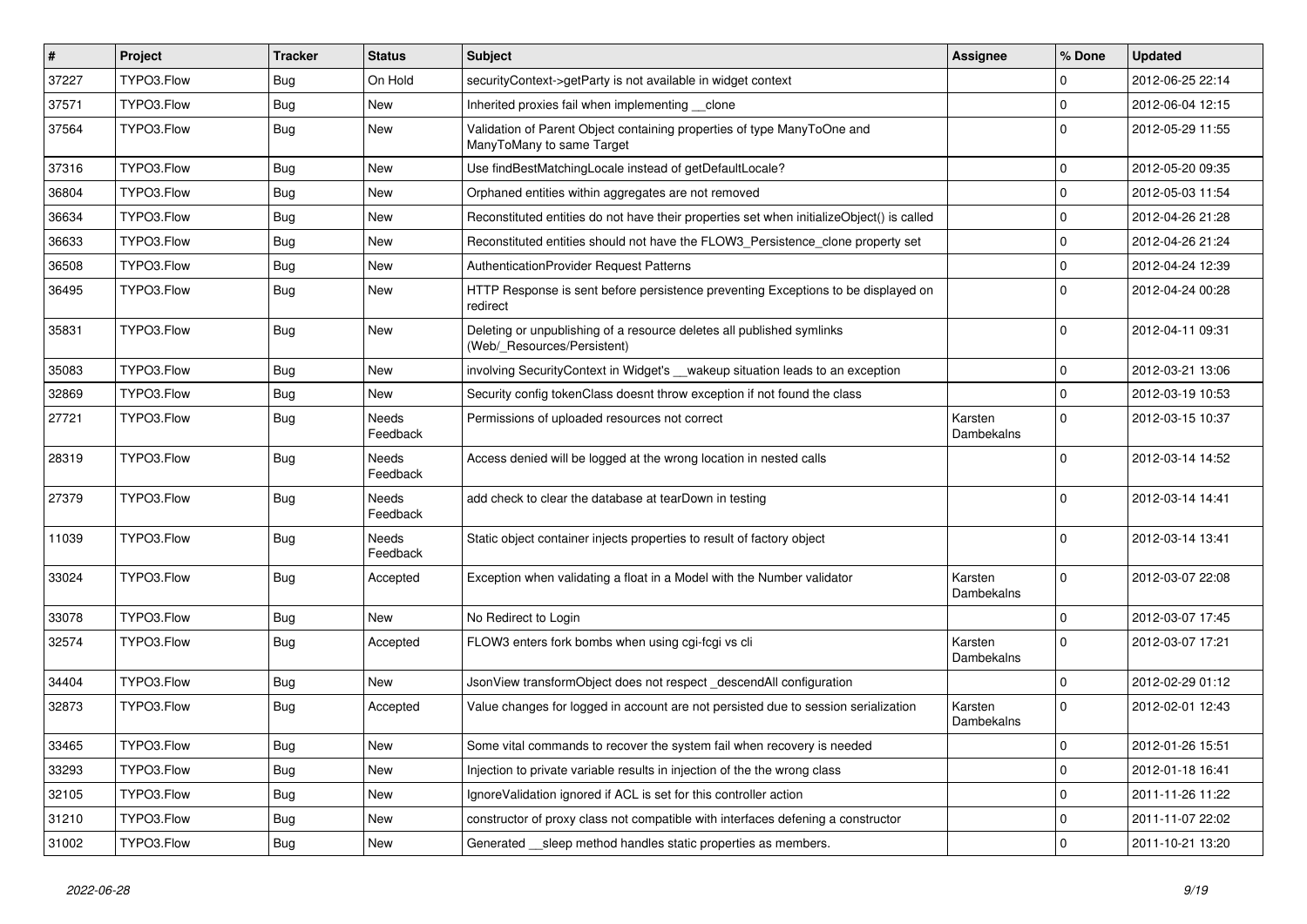| #     | Project    | <b>Tracker</b> | <b>Status</b>            | <b>Subject</b>                                                                                                                                          | Assignee                     | % Done      | <b>Updated</b>   |
|-------|------------|----------------|--------------------------|---------------------------------------------------------------------------------------------------------------------------------------------------------|------------------------------|-------------|------------------|
| 30425 | TYPO3.Flow | <b>Bug</b>     | New                      | New methods are not updated in Policies during Development                                                                                              |                              | $\Omega$    | 2011-10-21 13:20 |
| 30424 | TYPO3.Flow | Bug            | New                      | Forward object arguments with changes                                                                                                                   |                              | 0           | 2011-10-21 13:20 |
| 29425 | TYPO3.Flow | Bug            | New                      | Deletion of a blog post with resources fails with FK constraint error                                                                                   |                              | $\mathbf 0$ | 2011-10-21 13:20 |
| 25988 | TYPO3.Flow | Bug            | New                      | Useless proxies are built for some classes                                                                                                              |                              | $\mathbf 0$ | 2011-10-21 13:20 |
| 10678 | TYPO3.Flow | Bug            | New                      | ReflectionService doesn't reflect methods of child classes correctly when they get<br>reflected before their parent class in the initialization process |                              | $\Omega$    | 2011-10-21 13:20 |
| 2974  | TYPO3.Flow | Bug            | <b>New</b>               | Aspect / Proxy Cache is not emptied automatically if an interface used for introduction<br>was modified                                                 | Robert Lemke                 | $\mathbf 0$ | 2011-10-21 13:20 |
| 58622 | TYPO3.Flow | Feature        | <b>New</b>               | Clearer Exception: Array to string conversion                                                                                                           |                              | $\Omega$    | 2016-06-13 18:15 |
| 51676 | TYPO3.Flow | Feature        | <b>Under Review</b>      | Support of symlinks for Resources                                                                                                                       |                              | 100         | 2015-06-13 12:51 |
| 59672 | TYPO3.Flow | Feature        | <b>Under Review</b>      | Add support for Doctrine 2.5 embeddables                                                                                                                | Alexander Berl               | 0           | 2015-04-08 17:42 |
| 47191 | TYPO3.Flow | Feature        | <b>Under Review</b>      | Make (property) Validators aware of parent class and the property they belong to                                                                        |                              | $\mathbf 0$ | 2015-02-13 18:25 |
| 64842 | TYPO3.Flow | Feature        | <b>New</b>               | Validation of Property should also happen before Property Mapping.                                                                                      |                              | $\mathbf 0$ | 2015-02-04 10:35 |
| 3153  | TYPO3.Flow | Feature        | New                      | Support of action based filter rules defined by annotation.                                                                                             |                              | $\mathbf 0$ | 2015-01-25 18:23 |
| 43082 | TYPO3.Flow | Feature        | <b>Needs</b><br>Feedback | Add CLI support for scaffolding models, views, controller                                                                                               |                              | $\Omega$    | 2015-01-05 11:39 |
| 54037 | TYPO3.Flow | Feature        | <b>Under Review</b>      | JsonView accepts encoding options                                                                                                                       |                              | $\mathbf 0$ | 2014-12-14 11:46 |
| 37405 | TYPO3.Flow | Feature        | <b>Under Review</b>      | When changing a property wich is used in routing the Link-VH should direkt to the new<br>properties value                                               |                              | $\Omega$    | 2014-11-02 18:25 |
| 40418 | TYPO3.Flow | Feature        | <b>Needs</b><br>Feedback | Add an option to flow3:cache: flush thats keeps user sessions active                                                                                    |                              | $\Omega$    | 2014-10-03 20:17 |
| 30933 | TYPO3.Flow | Feature        | Needs<br>Feedback        | Check for unique constraints on add()                                                                                                                   | Karsten<br>Dambekalns        | $\Omega$    | 2014-10-01 12:36 |
| 46063 | TYPO3.Flow | Feature        | New                      | Implement username password provider with "remember me" persistent cookie                                                                               | Christopher<br><b>Hlubek</b> | $\Omega$    | 2014-09-23 00:26 |
| 55793 | TYPO3.Flow | Feature        | <b>Under Review</b>      | Add Support for groupBy                                                                                                                                 | Kerstin<br>Huppenbauer       | $\Omega$    | 2014-09-02 09:38 |
| 60095 | TYPO3.Flow | Feature        | <b>Under Review</b>      | LockManager's LockHoldingStackPage should be configurable                                                                                               |                              | $\Omega$    | 2014-07-07 11:15 |
| 59244 | TYPO3.Flow | Feature        | New                      | Message or Container needs context                                                                                                                      |                              | 0           | 2014-05-31 11:47 |
| 53177 | TYPO3.Flow | Feature        | New                      | entity resource policy value support for `this`                                                                                                         |                              | $\mathbf 0$ | 2014-05-20 09:22 |
| 44891 | TYPO3.Flow | Feature        | New                      | Routes should be able to enforce http/https protocol                                                                                                    |                              | 0           | 2014-05-14 19:55 |
| 58579 | TYPO3.Flow | Feature        | New                      | Adding own environment constants to Flow                                                                                                                |                              | 50          | 2014-05-06 22:14 |
| 55870 | TYPO3.Flow | Feature        | New                      | Enhance f:form.textfield or add a f:form.datefield VH with enhanced validation and<br>propertymapping                                                   | Christian Müller             | 0           | 2014-04-15 12:32 |
| 33937 | TYPO3.Flow | Feature        | Accepted                 | Convenience method to resolve public "resource://" paths                                                                                                | Karsten<br>Dambekalns        | 0           | 2014-04-15 11:40 |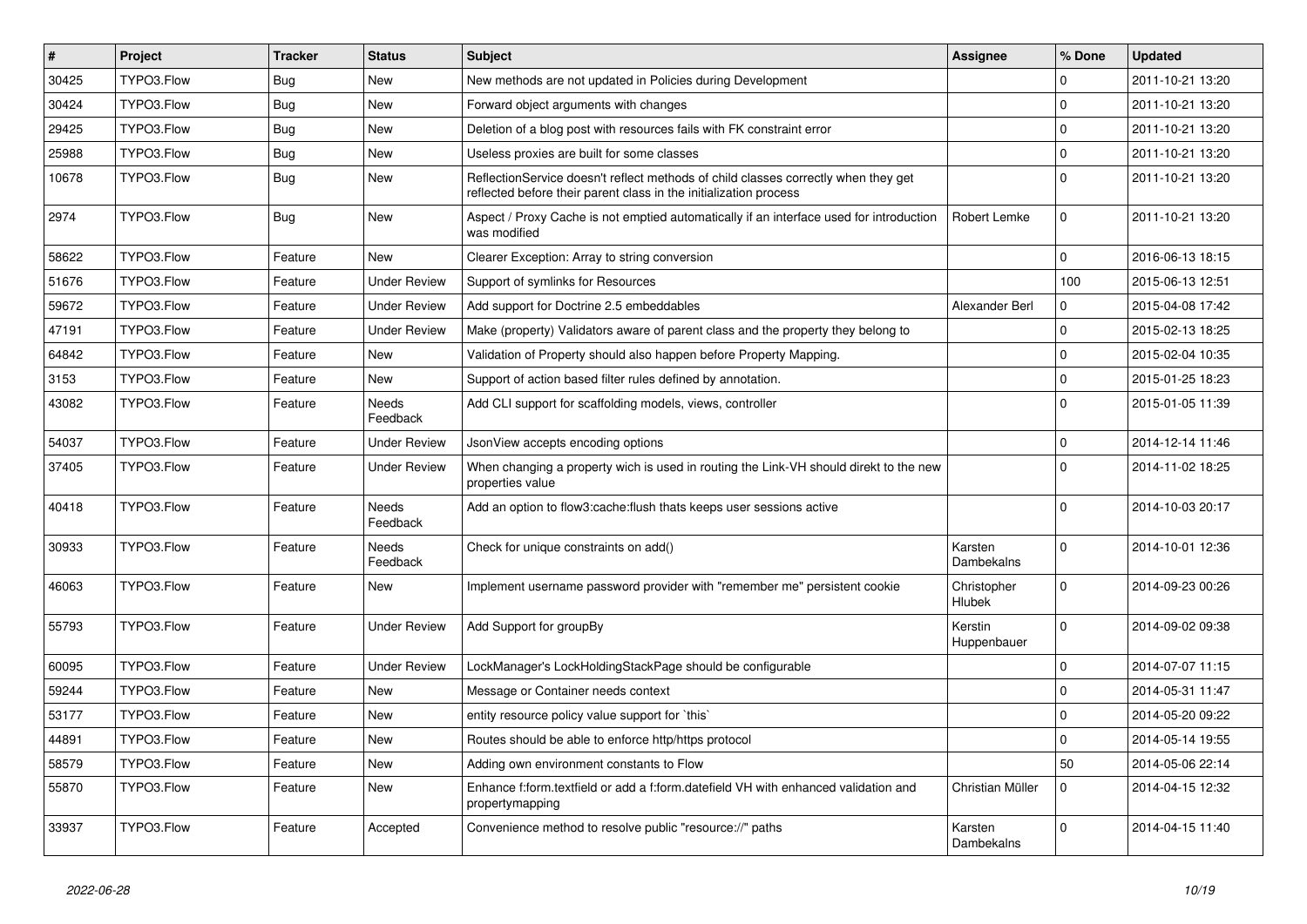| $\vert$ # | Project    | Tracker | <b>Status</b>       | <b>Subject</b>                                                                                     | <b>Assignee</b>              | % Done              | <b>Updated</b>   |
|-----------|------------|---------|---------------------|----------------------------------------------------------------------------------------------------|------------------------------|---------------------|------------------|
| 57763     | TYPO3.Flow | Feature | New                 | Allow controller / package / action as params in<br>\TYPO3\Fluid\ViewHelpers\Form\ButtonViewHelper |                              | $\Omega$            | 2014-04-09 12:43 |
| 56556     | TYPO3.Flow | Feature | New                 | support hasProperty and isProperty                                                                 |                              | $\Omega$            | 2014-04-08 00:34 |
| 55199     | TYPO3.Flow | Feature | New                 | Avoid Buffering of Shell output                                                                    |                              | $\mathbf 0$         | 2014-03-31 12:34 |
| 56744     | TYPO3.Flow | Feature | New                 | stay logged in                                                                                     |                              | $\mathbf 0$         | 2014-03-27 12:17 |
| 56916     | TYPO3.Flow | Feature | New                 | Support PATCH request method as of RFC5789                                                         |                              | $\mathbf 0$         | 2014-03-14 16:50 |
| 56639     | TYPO3.Flow | Feature | New                 | Implement "getPrivateStorageUriByResource()" for recieving (image-) file URIs                      | Robert Lemke                 | $\mathbf 0$         | 2014-03-07 10:06 |
| 56486     | TYPO3.Flow | Feature | New                 | Optimize the ObjectManager for performance                                                         |                              | $\mathbf 0$         | 2014-03-04 17:33 |
| 3305      | TYPO3.Flow | Feature | Accepted            | Unmodified objects retrieved from a repository should not be validated in the controller           | Robert Lemke                 | $\mathbf 0$         | 2014-03-04 14:51 |
| 56036     | TYPO3.Flow | Feature | New                 | Optimize autoloading                                                                               |                              | $\mathbf 0$         | 2014-03-03 11:15 |
| 50901     | TYPO3.Flow | Feature | New                 | @IgnoreValidation also for class fields                                                            |                              | $\mathbf 0$         | 2014-02-21 10:01 |
| 55831     | TYPO3.Flow | Feature | New                 | Different scenarios for session settings                                                           |                              | $\Omega$            | 2014-02-10 11:21 |
| 55719     | TYPO3.Flow | Feature | New                 | Support additional Resource Folders                                                                |                              | $\mathbf 0$         | 2014-02-06 11:38 |
| 44123     | TYPO3.Flow | Feature | New                 | Make the "Flow requires the PHP setting "date.timezone"" error more beautiful                      |                              | $\Omega$            | 2013-12-25 01:55 |
| 9968      | TYPO3.Flow | Feature | New                 | Promote security publishing configuration automatically when persisting models                     | Andreas Förthner             | ١o                  | 2013-12-09 22:03 |
| 35388     | TYPO3.Flow | Feature | New                 | Use the current package as default for translations within controllers                             |                              | $\mathbf 0$         | 2013-12-03 23:12 |
| 36715     | TYPO3.Flow | Feature | Accepted            | Make simultaneous use of multiple persistence backends possible                                    | Karsten<br>Dambekalns        | $\Omega$            | 2013-11-20 21:17 |
| 3728      | TYPO3.Flow | Feature | New                 | Support arrays of objects as controller arguments                                                  |                              | $\Omega$            | 2013-11-16 17:34 |
| 33587     | TYPO3.Flow | Feature | New                 | Automatically remove unused Resources                                                              |                              | $\mathbf 0$         | 2013-11-11 18:21 |
| 2817      | TYPO3.Flow | Feature | Needs<br>Feedback   | Provide safeguard for preventing multiple submits of a form                                        |                              | $\Omega$            | 2013-10-31 13:38 |
| 51459     | TYPO3.Flow | Feature | New                 | Allow catching of particular exceptions on property mapping                                        |                              | $\mathbf 0$         | 2013-10-22 13:44 |
| 52590     | TYPO3.Flow | Feature | New                 | Provide a way to get the Doctrine QueryBuilder                                                     |                              | $\Omega$            | 2013-10-11 10:39 |
| 50115     | TYPO3.Flow | Feature | <b>Under Review</b> | During the policy loading, we need to take care if class exist                                     | Dominique Feyer              | ۱٥                  | 2013-10-04 10:23 |
| 29972     | TYPO3.Flow | Feature | <b>Under Review</b> | <b>Configurable Redirects</b>                                                                      | <b>Tim Kandel</b>            | $\mathbf 0$         | 2013-10-02 15:43 |
| 35030     | TYPO3.Flow | Feature | <b>Under Review</b> | Dynamic locale detection                                                                           | Karsten<br><b>Dambekalns</b> | $\Omega$            | 2013-09-26 18:08 |
| 47456     | TYPO3.Flow | Feature | New                 | ManyToOne and OneToOne Relations of Objects passed as Action Argument are<br>loaded automatically  |                              | $\mathbf 0$         | 2013-08-28 15:11 |
| 50262     | TYPO3.Flow | Feature | <b>New</b>          | Add Keywords to composer Json                                                                      |                              | $\mathsf{O}\xspace$ | 2013-07-21 22:49 |
| 49039     | TYPO3.Flow | Feature | New                 | RFC: Use PSR-3 logger interface in Flow                                                            |                              | $\mathsf 0$         | 2013-07-10 15:19 |
| 32106     | TYPO3.Flow | Feature | Accepted            | Support for Object source in PropertyMapper                                                        |                              | $\mathbf 0$         | 2013-06-24 09:59 |
| 48657     | TYPO3.Flow | Feature | <b>Under Review</b> | support HTTP_RANGE                                                                                 |                              | 0                   | 2013-06-20 16:19 |
| 49050     | TYPO3.Flow | Feature | New                 | Allow Subqueries in QueryInterface                                                                 |                              | $\mathsf{O}\xspace$ | 2013-06-12 10:43 |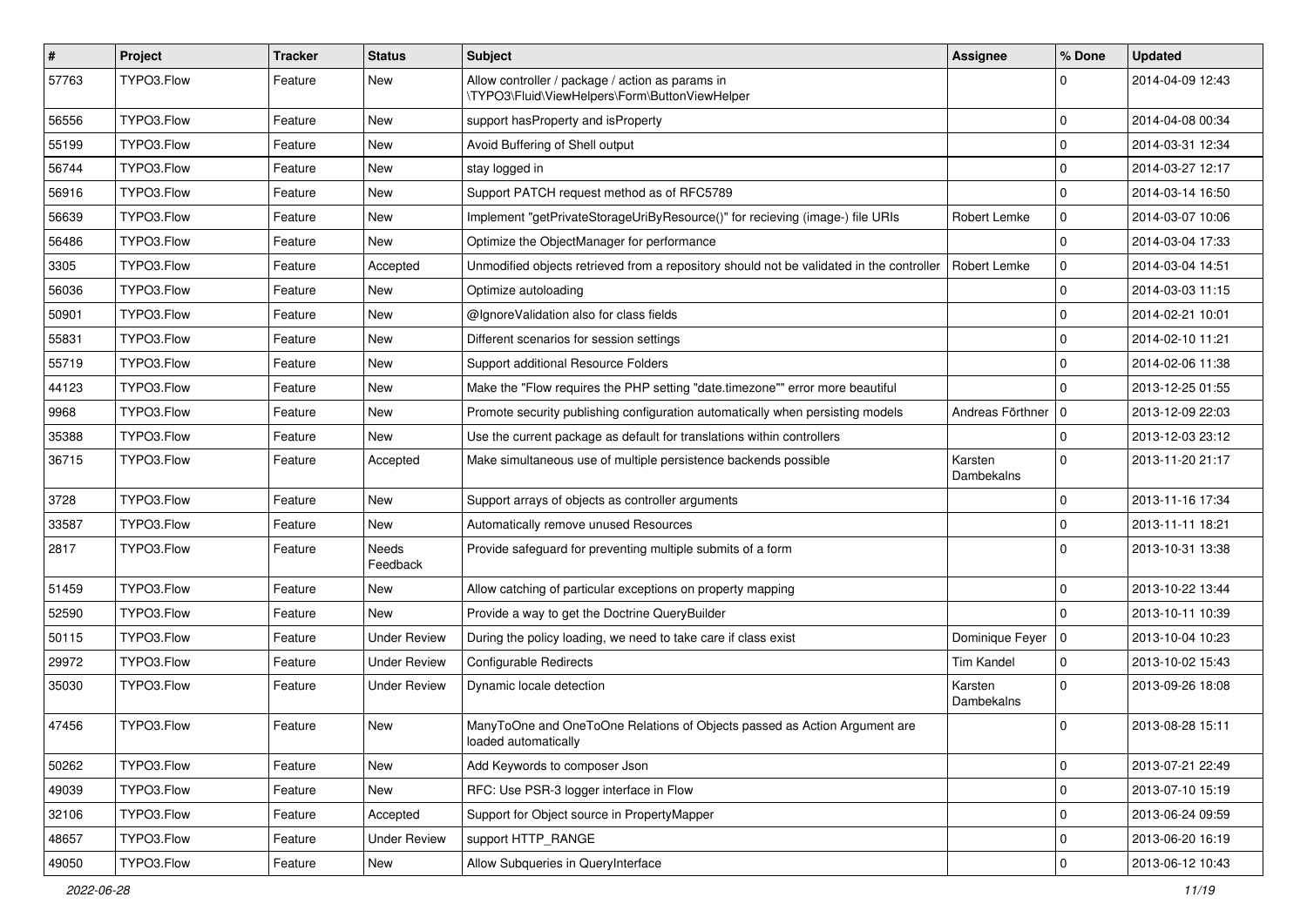| $\vert$ # | Project    | Tracker | <b>Status</b>            | <b>Subject</b>                                                                | <b>Assignee</b>         | % Done         | <b>Updated</b>   |
|-----------|------------|---------|--------------------------|-------------------------------------------------------------------------------|-------------------------|----------------|------------------|
| 48862     | TYPO3.Flow | Feature | New                      | Possibility to exclude package from file monitoring                           |                         | $\mathbf 0$    | 2013-06-05 10:03 |
| 48409     | TYPO3.Flow | Feature | <b>New</b>               | Introduce new Annotation "Slot" for wiring signal and slots                   |                         | $\Omega$       | 2013-05-23 19:02 |
| 48167     | TYPO3.Flow | Feature | Accepted                 | Command line account and role browsing                                        | Adrian Föder            | 0              | 2013-05-21 13:28 |
| 47951     | TYPO3.Flow | Feature | New                      | Warn if persistence stack is not empty at the end of a get-request            |                         | 0              | 2013-05-21 13:28 |
| 47404     | TYPO3.Flow | Feature | New                      | Add getters and setters methods for introduced properties                     |                         | 0              | 2013-05-21 13:28 |
| 47339     | TYPO3.Flow | Feature | <b>Needs</b><br>Feedback | Allow RequestHandlers to get the current Request injected                     | Alexander Berl          | $\mathbf 0$    | 2013-05-21 13:28 |
| 47273     | TYPO3.Flow | Feature | New                      | Support mapping properties with differing types for setter and property       |                         | 0              | 2013-05-21 13:28 |
| 47075     | TYPO3.Flow | Feature | New                      | Make Exception more meaningful                                                |                         | $\Omega$       | 2013-05-21 13:28 |
| 46910     | TYPO3.Flow | Feature | <b>New</b>               | Composer integration - PackageStates.php                                      |                         | $\mathbf 0$    | 2013-05-21 13:28 |
| 46816     | TYPO3.Flow | Feature | New                      | Add xcache cache backend                                                      |                         | $\overline{0}$ | 2013-05-21 13:28 |
| 45409     | TYPO3.Flow | Feature | New                      | Support validation of abstract nested properties                              |                         | $\overline{0}$ | 2013-05-21 13:28 |
| 41900     | TYPO3.Flow | Feature | Accepted                 | Check for duplicate PSR-0 autoload namespaces                                 | Christian Jul<br>Jensen | $\mathbf 0$    | 2013-05-21 13:28 |
| 40555     | TYPO3.Flow | Feature | Accepted                 | Missing command arguments parameter in Core\Booting\Scripts::executeCommand() | Karsten<br>Dambekalns   | $\Omega$       | 2013-05-21 13:28 |
| 39910     | TYPO3.Flow | Feature | Accepted                 | Ability to query user based on roles                                          |                         | $\Omega$       | 2013-05-21 13:28 |
| 39609     | TYPO3.Flow | Feature | Accepted                 | <b>Migration Version</b>                                                      | Karsten<br>Dambekalns   | 50             | 2013-05-21 13:28 |
| 39253     | TYPO3.Flow | Feature | Accepted                 | Remove mirroring mode option and code                                         | Karsten<br>Dambekalns   | $\Omega$       | 2013-05-21 13:28 |
| 38065     | TYPO3.Flow | Feature | New                      | Implement content security for DQL queries                                    | Andreas Förthner   0    |                | 2013-05-21 13:28 |
| 37885     | TYPO3.Flow | Feature | <b>New</b>               | Add CLI to show the object-configuration for a FLOW3 object-name              | <b>Martin Ficzel</b>    | $\overline{0}$ | 2013-05-21 13:28 |
| 37373     | TYPO3.Flow | Feature | <b>Under Review</b>      | Make annotation overrides / "injection" via Objects.yaml possible             | Marc Neuhaus            | 0              | 2013-05-21 13:28 |
| 37372     | TYPO3.Flow | Feature | Accepted                 | Inheritance in ORM should be configured automatically                         | Karsten<br>Dambekalns   | $\Omega$       | 2013-05-21 13:28 |
| 37212     | TYPO3.Flow | Feature | Accepted                 | Edge Side Includes (ESI)                                                      | Robert Lemke            | 0              | 2013-05-21 13:28 |
| 32607     | TYPO3.Flow | Feature | Needs<br>Feedback        | Export localized strings for JS consumption                                   | Karsten<br>Dambekalns   | $\Omega$       | 2013-05-21 13:28 |
| 30890     | TYPO3.Flow | Feature | Accepted                 | Developer Toolbar                                                             | Christian Müller        | $\Omega$       | 2013-05-21 13:28 |
| 28052     | TYPO3.Flow | Feature | On Hold                  | Possibility to enable or disable accounts                                     | Julian Kleinhans        | 60             | 2013-05-21 13:28 |
| 26943     | TYPO3.Flow | Feature | Needs<br>Feedback        | Add i18n support to domain models                                             | Karsten<br>Dambekalns   | 0              | 2013-05-21 13:28 |
| 3306      | TYPO3.Flow | Feature | Accepted                 | Flush routes cache automatically on class file modifications                  | Robert Lemke            | 0              | 2013-05-06 12:34 |
| 45851     | TYPO3.Flow | Feature | Needs<br>Feedback        | Allow referencing environment variables in Settings.yaml                      | Adrian Föder            | l 0            | 2013-04-30 14:12 |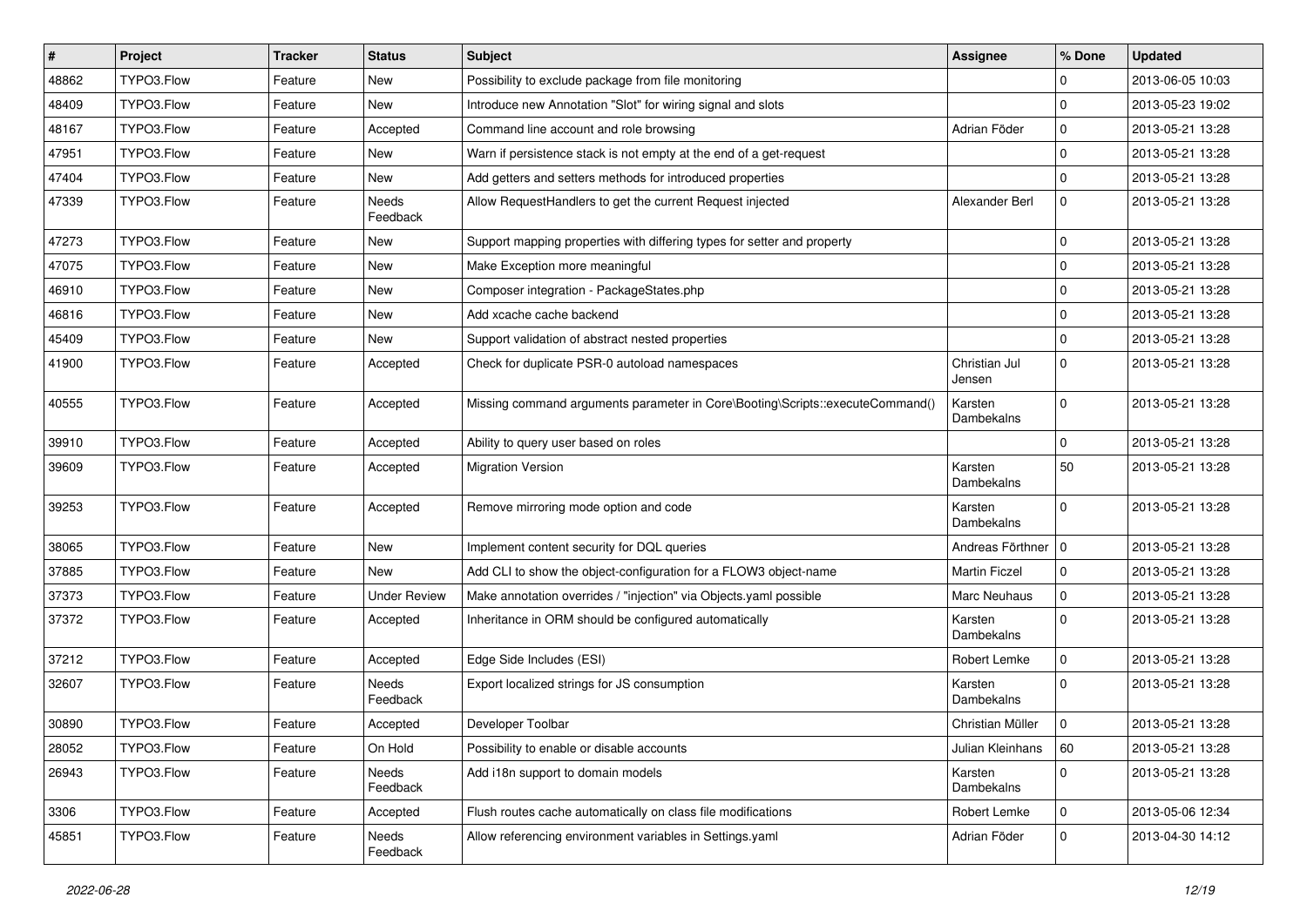| #     | Project    | <b>Tracker</b> | <b>Status</b>       | <b>Subject</b>                                                                   | Assignee              | % Done      | <b>Updated</b>   |
|-------|------------|----------------|---------------------|----------------------------------------------------------------------------------|-----------------------|-------------|------------------|
| 46371 | TYPO3.Flow | Feature        | New                 | Support compilation of static information in proxy classes                       | Christopher<br>Hlubek | $\Omega$    | 2013-03-16 21:26 |
| 46318 | TYPO3.Flow | Feature        | <b>New</b>          | [caching framework] Extend cache interface to handle multiple entries            |                       | $\mathbf 0$ | 2013-03-15 12:19 |
| 46216 | TYPO3.Flow | Feature        | New                 | Add wincache cache backend                                                       |                       | $\mathbf 0$ | 2013-03-12 20:55 |
| 46050 | TYPO3.Flow | Feature        | New                 | To decouple log file writing at Logger->logException                             |                       | $\mathbf 0$ | 2013-03-05 21:43 |
| 38222 | TYPO3.Flow | Feature        | New                 | Step execution signals with concrete name                                        |                       | $\mathbf 0$ | 2013-02-21 16:39 |
| 26765 | TYPO3.Flow | Feature        | Accepted            | Support class schema features for every reflected class                          | Karsten<br>Dambekalns | $\Omega$    | 2013-02-14 20:47 |
| 45100 | TYPO3.Flow | Feature        | <b>Under Review</b> | RequestDispatchingAspect should check if entry point can handle current request  | Christopher<br>Hlubek | $\Omega$    | 2013-02-08 15:32 |
| 45103 | TYPO3.Flow | Feature        | <b>New</b>          | Make static resource URI generation available outside of Fluid                   |                       | $\mathbf 0$ | 2013-02-03 13:16 |
| 44738 | TYPO3.Flow | Feature        | New                 | Re-Validation of argument's custom validators                                    |                       | $\mathbf 0$ | 2013-01-23 09:19 |
| 30423 | TYPO3.Flow | Feature        | New                 | Rendering template of other action without forward                               |                       | 0           | 2013-01-21 14:03 |
| 44563 | TYPO3.Flow | Feature        | New                 | Logged in users via HTTP Basic always get re-authenticated                       |                       | $\mathbf 0$ | 2013-01-16 11:28 |
| 39088 | TYPO3.Flow | Feature        | New                 | Add a sgnalslot before compilation                                               |                       | $\mathbf 0$ | 2012-12-11 10:30 |
| 43841 | TYPO3.Flow | Feature        | New                 | Add package support to validation errors                                         |                       | $\mathbf 0$ | 2012-12-10 16:20 |
| 28399 | TYPO3.Flow | Feature        | Needs<br>Feedback   | Validation message and code should be configurable for bundled validators        |                       | $\Omega$    | 2012-12-10 15:52 |
| 43572 | TYPO3.Flow | Feature        | New                 | Uri should support manipulation of query arguments                               |                       | $\Omega$    | 2012-12-04 09:55 |
| 5442  | TYPO3.Flow | Feature        | New                 | Destroy session / logout user on deleting an account                             | Andreas Förthner      | 0           | 2012-10-25 08:46 |
| 41420 | TYPO3.Flow | Feature        | New                 | Support entity versioning                                                        |                       | $\mathbf 0$ | 2012-09-27 14:11 |
| 39788 | TYPO3.Flow | Feature        | New                 | RFC: Repository based NotExistsValidator                                         |                       | $\mathbf 0$ | 2012-08-14 16:14 |
| 34674 | TYPO3.Flow | Feature        | Accepted            | NotFoundView is not injected in ActionController                                 | Robert Lemke          | $\mathbf 0$ | 2012-07-22 10:59 |
| 26745 | TYPO3.Flow | Feature        | New                 | MVC should know about entities lying in the session                              |                       | 100         | 2012-07-10 12:14 |
| 27322 | TYPO3.Flow | Feature        | On Hold             | Add support for Appserver-in-PHP, which could result in much faster executions.  | Christopher<br>Hlubek | $\mathbf 0$ | 2012-07-09 18:11 |
| 37846 | TYPO3.Flow | Feature        | <b>New</b>          | Should be able to declare more than one controllerObjectName per requestPatterns |                       | $\Omega$    | 2012-06-11 11:10 |
| 26986 | TYPO3.Flow | Feature        | Accepted            | Debug toolbar                                                                    | Christian Müller      | $\mathbf 0$ | 2012-06-08 20:41 |
| 32985 | TYPO3.Flow | Feature        | New                 | Implement Processing Rules when merging numerically-indexed arrays               |                       | 0           | 2012-05-30 09:35 |
| 28136 | TYPO3.Flow | Feature        | New                 | HTTP Semantics for Transactions and more                                         |                       | 0           | 2012-05-21 16:15 |
| 3621  | TYPO3.Flow | Feature        | New                 | Implement dynamic firewall filter registration                                   | Andreas Förthner   0  |             | 2012-05-21 16:15 |
| 3619  | TYPO3.Flow | Feature        | New                 | Implement System Policy Support/System Security                                  | Andreas Förthner   0  |             | 2012-05-21 16:15 |
| 37279 | TYPO3.Flow | Feature        | New                 | Request PropertyMapping                                                          |                       | 0           | 2012-05-18 16:06 |
| 36955 | TYPO3.Flow | Feature        | New                 | Add type filter to var_dump()                                                    |                       | $\mathbf 0$ | 2012-05-08 16:39 |
| 36510 | TYPO3.Flow | Feature        | New                 | Firewall Redirect?                                                               |                       | $\mathbf 0$ | 2012-04-24 12:57 |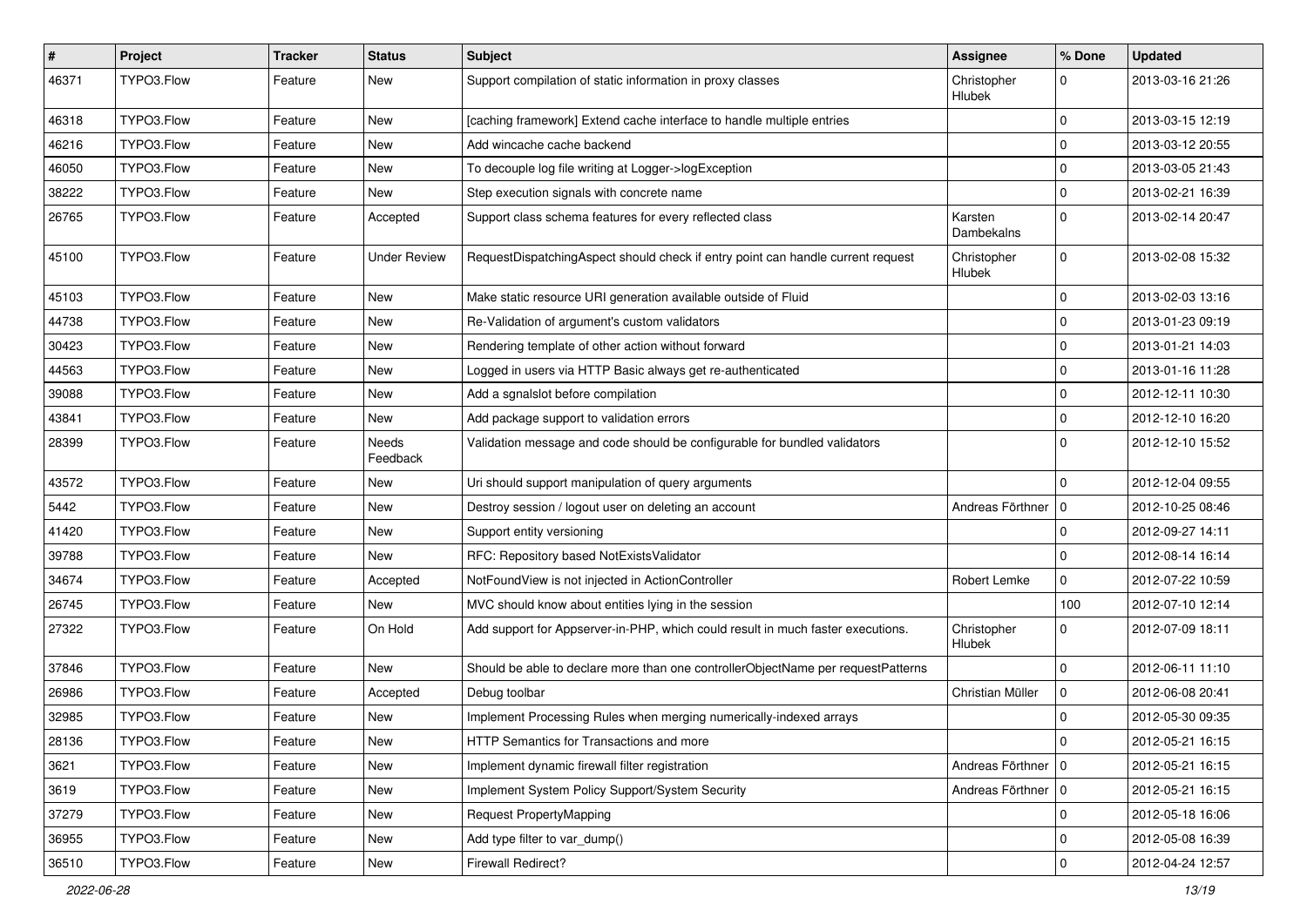| $\vert$ # | Project    | <b>Tracker</b> | <b>Status</b>            | Subject                                                                      | <b>Assignee</b>      | % Done      | <b>Updated</b>   |
|-----------|------------|----------------|--------------------------|------------------------------------------------------------------------------|----------------------|-------------|------------------|
| 36509     | TYPO3.Flow | Feature        | New                      | redirectToUri to an uri with acl forces a 403 because of missing csrf token. |                      | 0           | 2012-04-24 12:44 |
| 35783     | TYPO3.Flow | Feature        | <b>New</b>               | Lifecycle method after property mapping                                      |                      | 0           | 2012-04-08 21:01 |
| 35781     | TYPO3.Flow | Feature        | New                      | Model validation                                                             |                      | $\mathbf 0$ | 2012-04-08 17:06 |
| 9861      | TYPO3.Flow | Feature        | Needs<br>Feedback        | Leave logging up and running as long as possible                             |                      | $\Omega$    | 2012-03-15 10:53 |
| 29258     | TYPO3.Flow | Feature        | Needs<br>Feedback        | Provide a way to override classes by environment                             |                      | $\Omega$    | 2012-03-14 19:29 |
| 31484     | TYPO3.Flow | Feature        | Needs<br>Feedback        | possibility to modify inner workings of proxy class builder                  |                      | $\mathbf 0$ | 2012-03-14 18:10 |
| 28074     | TYPO3.Flow | Feature        | <b>Needs</b><br>Feedback | Provide a shell script that installs Phoenix or FLOW3 from git               | Markus Bucher        | $\mathbf 0$ | 2012-03-14 14:49 |
| 34816     | TYPO3.Flow | Feature        | <b>New</b>               | Long text encryption                                                         |                      | 0           | 2012-03-14 08:33 |
| 33049     | TYPO3.Flow | Feature        | New                      | Allow configuration of context without environment variable (needed for IIS) |                      | 0           | 2012-03-07 20:51 |
| 34133     | TYPO3.Flow | Feature        | New                      | RFC: Handle Semicolons in Path part of URIs as Scoped Path Parameters        |                      | 0           | 2012-02-21 15:17 |
| 33710     | TYPO3.Flow | Feature        | New                      | Configuration based on Domain                                                |                      | 0           | 2012-02-06 16:08 |
| 33018     | TYPO3.Flow | Feature        | New                      | Translator should support override of labels from other packages             |                      | $\mathbf 0$ | 2012-01-06 13:05 |
| 9313      | TYPO3.Flow | Feature        | New                      | Support for currencies                                                       |                      | 0           | 2011-12-15 17:44 |
| 8464      | TYPO3.Flow | Feature        | New                      | Write settings using the ConfigurationManager                                |                      | 0           | 2011-12-15 17:06 |
| 32294     | TYPO3.Flow | Feature        | New                      | Lazy initialization of loggers                                               |                      | 0           | 2011-12-05 10:29 |
| 6712      | TYPO3.Flow | Feature        | Accepted                 | Implement mixin support                                                      | Robert Lemke         | 0           | 2011-11-08 00:18 |
| 31262     | TYPO3.Flow | Feature        | New                      | Named arguments in Objects.yaml for constructor arguments                    |                      | 0           | 2011-10-25 10:26 |
| 31261     | TYPO3.Flow | Feature        | New                      | Virtual objects - generate proxy classes for interfaces                      |                      | $\mathbf 0$ | 2011-10-25 10:23 |
| 30418     | TYPO3.Flow | Feature        | New                      | Package bootstrapping following dependencies                                 |                      | $\mathbf 0$ | 2011-10-21 13:38 |
| 1785      | TYPO3.Flow | Feature        | New                      | Automatic garbage collection for expired cache entries                       |                      | 0           | 2011-10-20 01:43 |
| 890       | TYPO3.Flow | Feature        | New                      | Add priority for advice chains                                               | Robert Lemke         | 0           | 2011-10-20 01:43 |
| 3580      | TYPO3.Flow | Feature        | New                      | Create an administration panel for the FLOW3 Development context             |                      | $\mathbf 0$ | 2011-10-13 15:21 |
| 9537      | TYPO3.Flow | Feature        | New                      | Query criterions should be able to compare whole objects                     |                      | 0           | 2011-10-04 18:42 |
| 30428     | TYPO3.Flow | Feature        | New                      | Cloning of request arguments                                                 |                      | $\mathbf 0$ | 2011-09-29 13:26 |
| 30258     | TYPO3.Flow | Feature        | New                      | Support optional package dependencies                                        |                      | 0           | 2011-09-24 18:34 |
| 29476     | TYPO3.Flow | Feature        | New                      | Provider rendering time and query count for request                          |                      | 0           | 2011-09-05 09:22 |
| 29387     | TYPO3.Flow | Feature        | Needs<br>Feedback        | A token with wrong credentials should throw an exception                     | Andreas Förthner   0 |             | 2011-08-31 15:32 |
| 26767     | TYPO3.Flow | Feature        | New                      | Reflection method to get a method return type and documentation              |                      | 0           | 2011-08-29 21:45 |
| 28231     | TYPO3.Flow | Feature        | New                      | Allow output to STDERR for CLI Response                                      |                      | 0           | 2011-07-15 13:32 |
| 6602      | TYPO3.Flow | Feature        | New                      | Implement after invocation handling                                          | Andreas Förthner   0 |             | 2011-01-07 11:15 |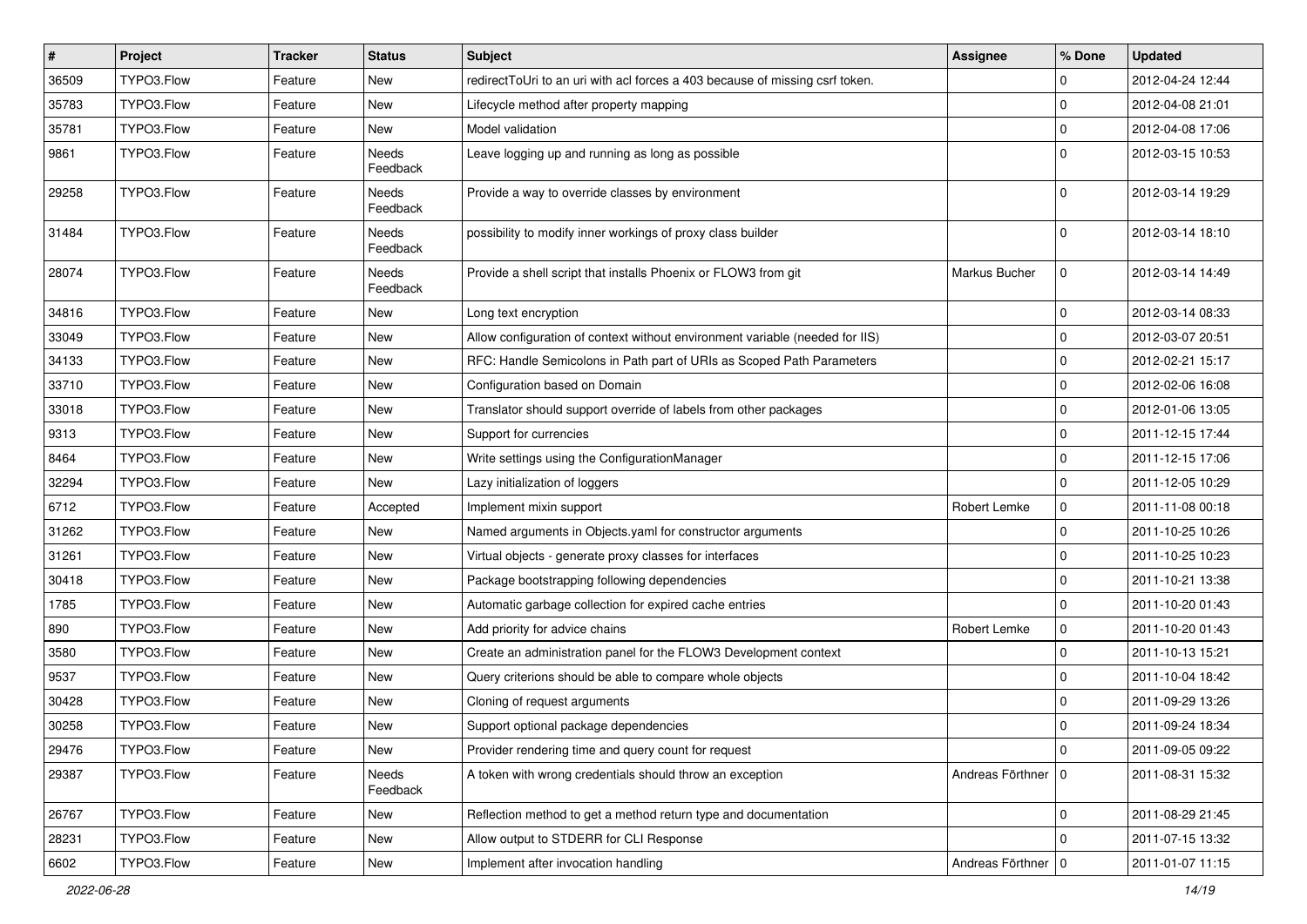| $\pmb{\#}$ | <b>Project</b> | Tracker       | <b>Status</b>       | Subject                                                                                                    | Assignee                     | % Done      | <b>Updated</b>   |
|------------|----------------|---------------|---------------------|------------------------------------------------------------------------------------------------------------|------------------------------|-------------|------------------|
| 8981       | TYPO3.Flow     | Feature       | New                 | Security/Performance: Provide Webserver Configuration file for common webservers -<br>do not use .htaccess |                              | 0           | 2010-10-20 11:39 |
| 8463       | TYPO3.Flow     | Feature       | New                 | Check security policy for objects reconstituted in the session scope                                       |                              | $\mathbf 0$ | 2010-10-20 11:39 |
| 8462       | TYPO3.Flow     | Feature       | New                 | Check subobjects in query rewriting                                                                        |                              | $\Omega$    | 2010-10-20 11:39 |
| 6603       | TYPO3.Flow     | Feature       | New                 | Provide a policy management API                                                                            | Andreas Förthner   0         |             | 2010-10-20 11:39 |
| 6178       | TYPO3.Flow     | Feature       | New                 | Implement FileType and FileSize validators                                                                 |                              | $\mathbf 0$ | 2010-10-20 11:39 |
| 5774       | TYPO3.Flow     | Feature       | New                 | Package Manager should clear all cache entries tagged with %PACKAGE%                                       |                              | 0           | 2010-10-20 11:39 |
| 4146       | TYPO3.Flow     | Feature       | Accepted            | Support typed parameters for validation                                                                    | Karsten<br>Dambekalns        | 50          | 2010-10-20 11:39 |
| 3588       | TYPO3.Flow     | Feature       | Accepted            | Support value objects in the Object Factory                                                                | Robert Lemke                 | 0           | 2010-10-20 11:39 |
| 3587       | TYPO3.Flow     | Feature       | New                 | Enforce validation rules for value objects already in constructor                                          |                              | 0           | 2010-10-20 11:39 |
| 3312       | TYPO3.Flow     | Feature       | Needs<br>Feedback   | Allow for easy logging by annotations                                                                      | Robert Lemke                 | 0           | 2010-10-20 11:39 |
| 1856       | TYPO3.Flow     | Feature       | New                 | The Package Manager checks dependencies between packages on each activation /<br>deactivation              | Christopher<br><b>Hlubek</b> | $\mathbf 0$ | 2010-10-20 11:39 |
| 62292      | TYPO3.Flow     | Major Feature | New                 | Support for entity translation                                                                             |                              | $\mathbf 0$ | 2014-10-17 03:18 |
| 58184      | TYPO3.Flow     | Major Feature | New                 | HTTP request argument building for different use cases                                                     |                              | 0           | 2014-04-25 11:30 |
| 56602      | TYPO3.Flow     | Major Feature | <b>New</b>          | Handling Of Multi Identity Entities                                                                        |                              | 0           | 2014-04-09 13:10 |
| 33258      | TYPO3.Flow     | Major Feature | Accepted            | Implement support for Assetic                                                                              |                              | $\mathbf 0$ | 2014-02-24 08:05 |
| 3585       | TYPO3.Flow     | Major Feature | New                 | Implement support for value objects                                                                        |                              | 0           | 2013-02-20 14:45 |
| 55953      | TYPO3.Flow     | Task          | <b>New</b>          | Repair and streamline ValueObject support                                                                  |                              | 50          | 2015-02-16 00:30 |
| 61043      | TYPO3.Flow     | Task          | New                 | Rename ClassSchema to ModelSchema                                                                          |                              | $\mathbf 0$ | 2014-08-18 23:20 |
| 8923       | TYPO3.Flow     | Task          | <b>Under Review</b> | Provide a Nginx Server Configuration for FLOW3                                                             | Christian Müller             | $\mathbf 0$ | 2014-06-19 16:34 |
| 58408      | TYPO3.Flow     | Task          | New                 | Disable manualy persisting                                                                                 |                              | 0           | 2014-05-02 10:58 |
| 55957      | TYPO3.Flow     | Task          | New                 | RFC: Optimize AOP proxies                                                                                  |                              | 0           | 2014-02-28 14:44 |
| 55958      | TYPO3.Flow     | Task          | New                 | RFC: Use PHP 5.4 closure features for direct ObjectAccess                                                  |                              | 0           | 2014-02-13 14:30 |
| 49025      | TYPO3.Flow     | Task          | <b>Under Review</b> | Dynamic locale detection / determination                                                                   | Adrian Föder                 | $\mathbf 0$ | 2013-12-28 10:48 |
| 44314      | TYPO3.Flow     | Task          | Accepted            | slightly file permissions for /Configuration/* and /Data/Persistent/EncryptionKey                          | Karsten<br>Dambekalns        | $\Omega$    | 2013-11-25 14:21 |
| 52280      | TYPO3.Flow     | Task          | <b>Under Review</b> | Throw Exception if there is an array in PSR-0 autoload                                                     |                              | 0           | 2013-10-05 11:30 |
| 27561      | TYPO3.Flow     | Task          | Accepted            | Complete documentation                                                                                     |                              | 84          | 2013-09-23 12:56 |
| 46823      | TYPO3.Flow     | Task          | Accepted            | Detect APC and APCu correctly                                                                              |                              | 0           | 2013-09-18 09:28 |
| 51530      | TYPO3.Flow     | Task          | New                 | Improve speed of Files::readDirectoryRecursively using RecursiveDirectoryIterator?                         |                              | 0           | 2013-08-29 19:49 |
| 51286      | TYPO3.Flow     | Task          | New                 | Custom error views should introduce a controller context somehow                                           |                              | 0           | 2013-08-23 11:24 |
| 33069      | TYPO3.Flow     | Task          | New                 | Make command output sparse, implement generic verbose switch                                               |                              | $\mathbf 0$ | 2013-08-19 14:33 |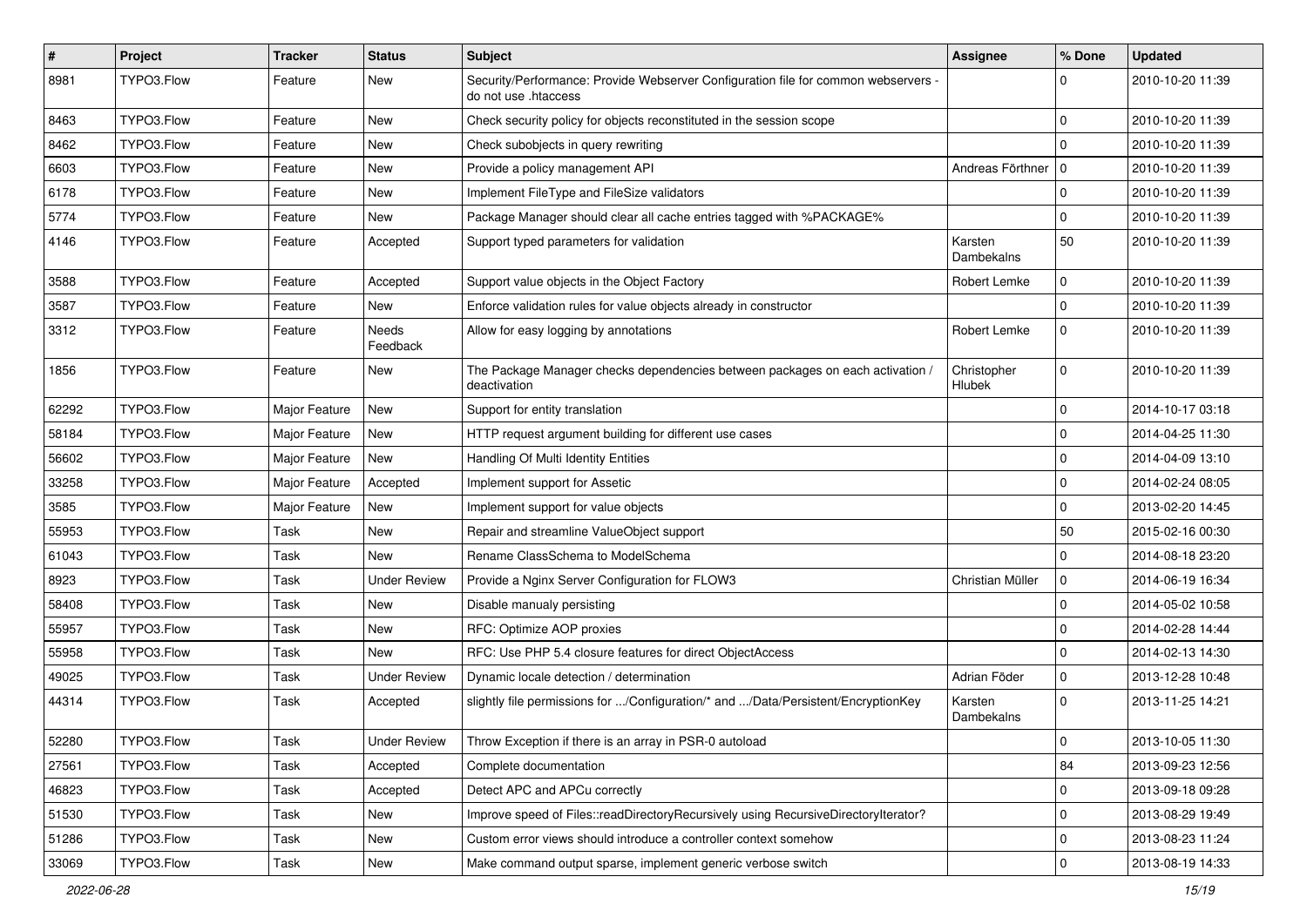| $\sharp$ | Project    | <b>Tracker</b> | <b>Status</b>            | Subject                                                                                                              | <b>Assignee</b>         | % Done      | <b>Updated</b>   |
|----------|------------|----------------|--------------------------|----------------------------------------------------------------------------------------------------------------------|-------------------------|-------------|------------------|
| 35709    | TYPO3.Flow | Task           | <b>New</b>               | Implement global Command aliases                                                                                     |                         | 0           | 2013-08-19 14:33 |
| 50382    | TYPO3.Flow | Task           | <b>New</b>               | Impossible to use arguments in CLI that are added by overriding<br>initializeCommandMethodArguments()                |                         | $\Omega$    | 2013-08-19 14:32 |
| 47859    | TYPO3.Flow | Task           | Accepted                 | Logging: Do not log all decisions in \TYPO3\Flow\Security\Aspect\LoggingAspect                                       | Robert Lemke            | $\mathbf 0$ | 2013-08-14 16:10 |
| 46425    | TYPO3.Flow | Task           | <b>Under Review</b>      | DI proxy classes use raw reflection instead of RelfectionService                                                     | Christian Müller        | $\mathbf 0$ | 2013-08-14 15:35 |
| 42465    | TYPO3.Flow | Task           | New                      | Document i18n settings                                                                                               |                         | $\mathbf 0$ | 2013-08-14 15:35 |
| 40854    | TYPO3.Flow | Task           | <b>New</b>               | Update security documentation (authentication in 1.2)                                                                |                         | $\mathbf 0$ | 2013-08-14 15:35 |
| 36800    | TYPO3.Flow | Task           | Accepted                 | Streamline Resource object API                                                                                       | Robert Lemke            | 50          | 2013-08-02 17:03 |
| 49806    | TYPO3.Flow | Task           | Accepted                 | Date formatting should care about the time zone                                                                      | Adrian Föder            | 0           | 2013-07-09 10:16 |
| 41807    | TYPO3.Flow | Task           | <b>Under Review</b>      | Initialize the eventmanager in the EntityManagerInterface                                                            |                         | $\mathbf 0$ | 2013-05-21 13:28 |
| 44396    | TYPO3.Flow | Task           | Accepted                 | Move Doctrine ORM integration onto own namespace                                                                     | Karsten<br>Dambekalns   | $\mathbf 0$ | 2013-05-21 13:28 |
| 44375    | TYPO3.Flow | Task           | Accepted                 | Make all persistence reads go through repositories                                                                   | Karsten<br>Dambekalns   | $\Omega$    | 2013-05-21 13:28 |
| 48296    | TYPO3.Flow | Task           | <b>Needs</b><br>Feedback | Missing method in ExceptionHandlerInterface                                                                          |                         | $\Omega$    | 2013-05-21 11:39 |
| 45253    | TYPO3.Flow | Task           | Accepted                 | Throw exception in PointcutMethodNameFilter if given method's argument does not<br>match the actual method signature | Christian Müller        | $\Omega$    | 2013-03-07 16:33 |
| 46011    | TYPO3.Flow | Task           | <b>New</b>               | Validate annotation with missing type should throw useful error                                                      |                         | $\mathbf 0$ | 2013-03-04 12:42 |
| 46009    | TYPO3.Flow | Task           | New                      | Improve error message for missing class in Flow annotation driver                                                    |                         | $\mathbf 0$ | 2013-03-04 12:25 |
| 44712    | TYPO3.Flow | Task           | Accepted                 | Decouple Argument-Building in the HTTP-Request-Constructor                                                           |                         | $\mathbf 0$ | 2013-01-23 11:19 |
| 44542    | TYPO3.Flow | Task           | New                      | Mention the risk of requestPatterns regarding foreign package's SecurityContext<br>usage                             | Adrian Föder            | $\mathbf 0$ | 2013-01-17 18:39 |
| 43930    | TYPO3.Flow | Task           | Needs<br>Feedback        | Remove canRender() completely?!                                                                                      | Sebastian<br>Kurfuerst  | $\Omega$    | 2012-12-18 15:09 |
| 43993    | TYPO3.Flow | Task           | <b>New</b>               | Warn when no migrations are found at all during doctrine: migrate                                                    |                         | $\mathbf 0$ | 2012-12-14 09:30 |
| 42550    | TYPO3.Flow | Task           | <b>Under Review</b>      | Add top-level .htaccess to block everything but Web                                                                  | Karsten<br>Dambekalns   | $\Omega$    | 2012-12-11 22:43 |
| 41414    | TYPO3.Flow | Task           | <b>Needs</b><br>Feedback | Check packageKey naming / file structure below Packages/Vendor                                                       |                         | $\Omega$    | 2012-11-07 11:39 |
| 41832    | TYPO3.Flow | Task           | New                      | Improve error handling for incompatible packages                                                                     | Christian Jul<br>Jensen | 0           | 2012-10-10 14:44 |
| 38038    | TYPO3.Flow | Task           | Accepted                 | Proofread FLOW3 manual                                                                                               | Ryan J. Peterson   0    |             | 2012-08-17 11:16 |
| 36840    | TYPO3.Flow | Task           | Accepted                 | Improve exception for wrong locales                                                                                  | Karsten<br>Dambekalns   | $\mathbf 0$ | 2012-06-25 18:47 |
| 31339    | TYPO3.Flow | Task           | On Hold                  | Search                                                                                                               |                         | $\mathbf 0$ | 2012-06-21 12:17 |
| 37831    | TYPO3.Flow | Task           | New                      | Evaluate using PHP 5.4's internal web server for Functional Testing                                                  |                         | $\mathbf 0$ | 2012-06-08 09:27 |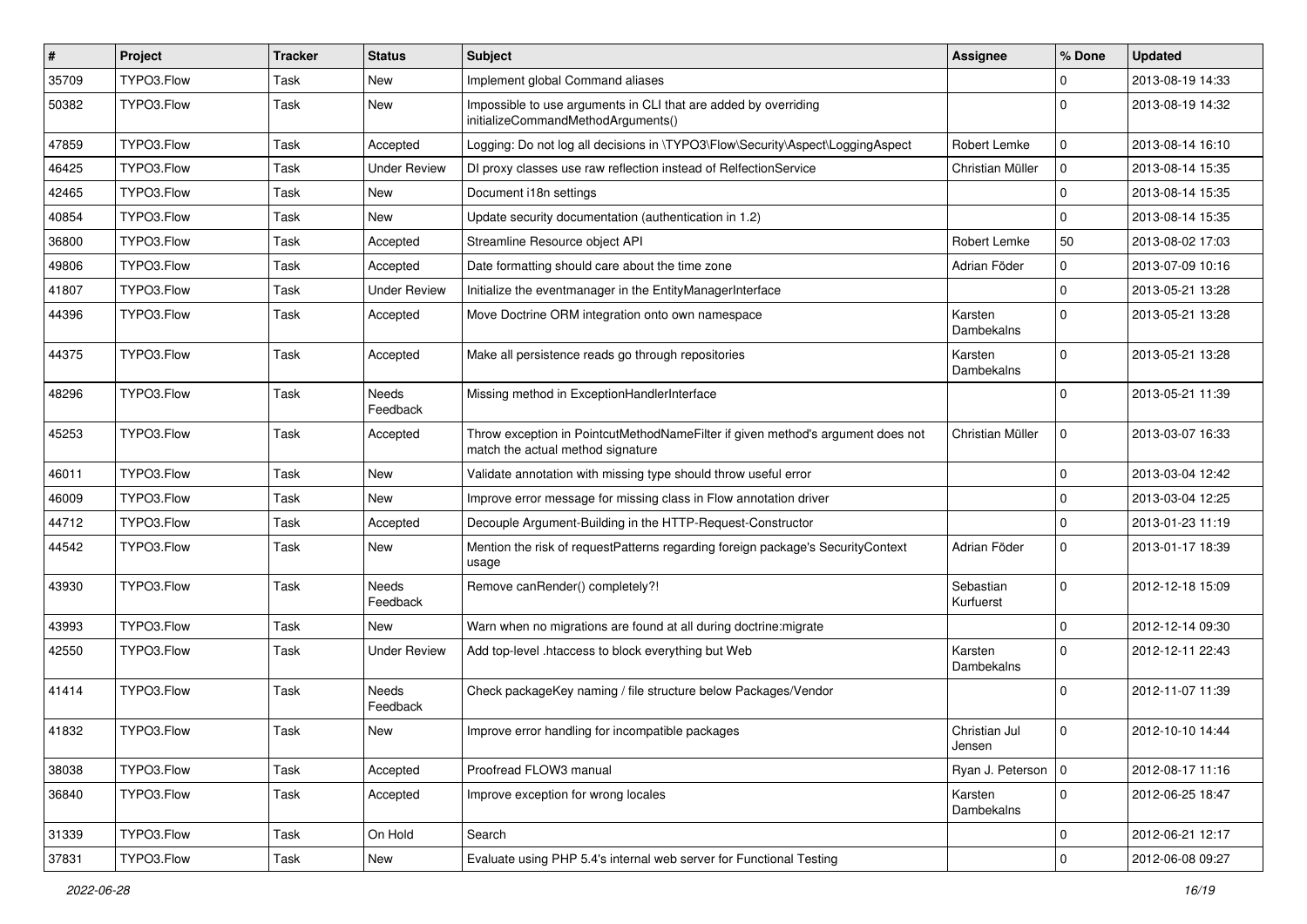| $\vert$ # | Project     | <b>Tracker</b> | <b>Status</b>            | <b>Subject</b>                                                                        | <b>Assignee</b>             | % Done      | <b>Updated</b>   |
|-----------|-------------|----------------|--------------------------|---------------------------------------------------------------------------------------|-----------------------------|-------------|------------------|
| 35970     | TYPO3.Flow  | Task           | New                      | Improve performance of Utility/Arrays::integerExplode by using array_map              |                             | $\mathbf 0$ | 2012-04-13 15:38 |
| 29202     | TYPO3.Flow  | Task           | <b>New</b>               | Provide a Cherokee Server Configuration for FLOW3                                     |                             | $\mathbf 0$ | 2011-08-24 07:45 |
| 25907     | TYPO3.Flow  | Task           | New                      | Referrer should only contain the URI of the previous request                          |                             | $\Omega$    | 2011-04-12 12:00 |
| 6601      | TYPO3.Flow  | Task           | On Hold                  | Introduce a new roles definition syntax including runtime constraints                 | Andreas Förthner            | l o         | 2010-10-20 11:39 |
| 3755      | TYPO3.Flow  | Task           | <b>New</b>               | Concurrency stress testing and cache mechanism                                        |                             | $\mathbf 0$ | 2010-10-20 11:39 |
| 47006     | TYPO3.Fluid | <b>Bug</b>     | <b>Under Review</b>      | widget identifier are not unique                                                      |                             | $\mathbf 0$ | 2017-02-09 15:45 |
| 52536     | TYPO3.Fluid | Bug            | <b>Under Review</b>      | Errorclass not set if no property-attribute set                                       |                             | $\mathbf 0$ | 2016-01-06 10:02 |
| 65424     | TYPO3.Fluid | <b>Bug</b>     | <b>Under Review</b>      | SelectViewHelper must respect option(Value Label)Field for arrays                     |                             | $\mathbf 0$ | 2015-02-28 22:23 |
| 50888     | TYPO3.Fluid | <b>Bug</b>     | <b>Under Review</b>      | WSOD by changing name of section and if Fluid caches are generated                    |                             | $\mathbf 0$ | 2014-08-26 15:52 |
| 60856     | TYPO3.Fluid | Bug            | New                      | Target attribute not supported by the form viewhelper                                 |                             | $\mathbf 0$ | 2014-08-08 13:14 |
| 44234     | TYPO3.Fluid | Bug            | <b>Under Review</b>      | selectViewHelper's sorting does not respect locale collation                          |                             | $\Omega$    | 2014-07-31 17:15 |
| 59057     | TYPO3.Fluid | <b>Bug</b>     | <b>Under Review</b>      | Hidden empty value fields shoud be disabled when related field is disabled            | Bastian Waidelich   0       |             | 2014-06-18 17:23 |
| 53806     | TYPO3.Fluid | <b>Bug</b>     | <b>Under Review</b>      | Paginate widget maximumNumberOfLinks rendering wrong number of links                  | Bastian Waidelich   0       |             | 2014-06-18 12:13 |
| 58862     | TYPO3.Fluid | <b>Bug</b>     | <b>Needs</b><br>Feedback | FormViewHelper doesn't accept NULL as value for \$arguments                           | Bastian Waidelich   0       |             | 2014-06-04 12:49 |
| 58983     | TYPO3.Fluid | <b>Bug</b>     | New                      | format.date does not respect linebreaks and throws exception                          |                             | $\mathbf 0$ | 2014-05-21 10:00 |
| 58921     | TYPO3.Fluid | <b>Bug</b>     | New                      | f:form.* VHs crash if NOT inside f:form but followed by f:form                        |                             | $\mathbf 0$ | 2014-05-19 15:29 |
| 57885     | TYPO3.Fluid | Bug            | New                      | Inputs are cleared from a second form if the first form produced a vallidation error  |                             | $\Omega$    | 2014-04-14 00:00 |
| 51239     | TYPO3.Fluid | <b>Bug</b>     | <b>Under Review</b>      | AbstractViewHelper use incorrect method signature for "\$this->systemLogger->log()"   | Adrian Föder                | $\mathbf 0$ | 2014-04-11 11:17 |
| 40064     | TYPO3.Fluid | Bug            | <b>New</b>               | Multiselect is not getting persisted                                                  |                             | $\mathbf 0$ | 2014-03-27 22:12 |
| 55008     | TYPO3.Fluid | <b>Bug</b>     | <b>Under Review</b>      | Interceptors should be used in Partials                                               | Christian Müller            | 0           | 2014-01-15 08:44 |
| 54284     | TYPO3.Fluid | Bug            | <b>New</b>               | Default Option for Switch/Case VH                                                     |                             | $\mathbf 0$ | 2013-12-08 14:28 |
| 49600     | TYPO3.Fluid | Bug            | New                      | f:form tag shown as a HTML on frontend                                                |                             | $\mathbf 0$ | 2013-12-04 13:04 |
| 34682     | TYPO3.Fluid | Bug            | <b>Under Review</b>      | Radio Button missing checked on validation error                                      |                             | $\mathbf 0$ | 2013-11-20 20:58 |
| 52591     | TYPO3.Fluid | <b>Bug</b>     | New                      | The Pagination Widget broken for joined objects                                       |                             | $\mathbf 0$ | 2013-10-07 21:59 |
| 52419     | TYPO3.Fluid | <b>Bug</b>     | New                      | Wrong PHPDocs notation for default value inline f:translate viewhelper                |                             | $\mathbf 0$ | 2013-10-01 09:10 |
| 40998     | TYPO3.Fluid | <b>Bug</b>     | <b>Under Review</b>      | Missing parent request namespaces in form field name prefix                           | Sebastian<br>Kurfuerst      | $\Omega$    | 2013-08-14 15:39 |
| 36662     | TYPO3.Fluid | <b>Bug</b>     | Needs<br>Feedback        | Checked state isn't always correct when property is collection                        | Kevin Ulrich<br>Moschallski | 0           | 2013-08-14 15:39 |
| 46289     | TYPO3.Fluid | <b>Bug</b>     | Needs<br>Feedback        | Enable Escaping Interceptor in XML request format                                     |                             | $\mathbf 0$ | 2013-08-14 15:35 |
| 45384     | TYPO3.Fluid | <b>Bug</b>     | New                      | Persisted entity object in widget-configuration cannot be deserialized (after reload) |                             | $\mathbf 0$ | 2013-08-14 15:35 |
| 49038     | TYPO3.Fluid | <b>Bug</b>     | New                      | form.select does not select the first item if prependOptionValue is used              |                             | $\mathsf 0$ | 2013-06-11 22:11 |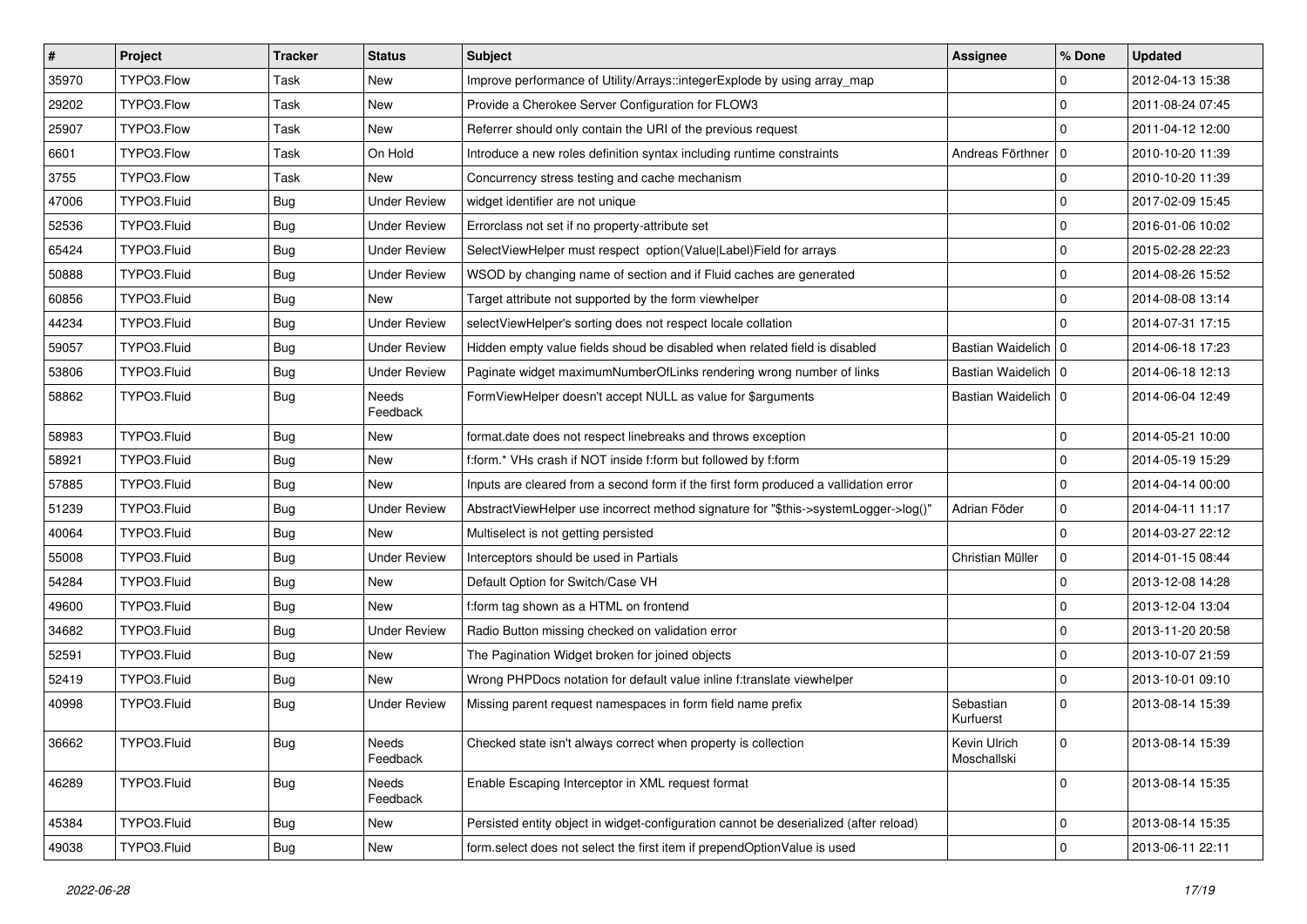| #     | Project     | Tracker    | <b>Status</b>            | <b>Subject</b>                                                                                              | <b>Assignee</b>        | % Done      | <b>Updated</b>   |
|-------|-------------|------------|--------------------------|-------------------------------------------------------------------------------------------------------------|------------------------|-------------|------------------|
| 33551 | TYPO3.Fluid | Bug        | New                      | View helper values break out of a partial scope                                                             | Sebastian<br>Kurfuerst | $\Omega$    | 2013-06-05 14:41 |
| 39990 | TYPO3.Fluid | Bug        | New                      | Same form twice in one template: hidden fields for empty values are only rendered<br>once                   |                        | $\Omega$    | 2012-08-20 11:21 |
| 33628 | TYPO3.Fluid | Bug        | <b>Needs</b><br>Feedback | Multicheckboxes (multiselect) for Collections don't work                                                    | Christian Müller       | 0           | 2012-06-28 10:27 |
| 38369 | TYPO3.Fluid | Bug        | New                      | Resource ViewHelpers should not fall back to request package                                                |                        | $\Omega$    | 2012-06-25 15:55 |
| 36655 | TYPO3.Fluid | Bug        | New                      | <b>Pagination Links</b>                                                                                     |                        | $\mathbf 0$ | 2012-06-23 22:18 |
| 37619 | TYPO3.Fluid | Bug        | New                      | Fatal Error when using variable in name attribute of Section ViewHelper                                     |                        | $\Omega$    | 2012-05-30 23:17 |
| 27607 | TYPO3.Fluid | <b>Bug</b> | New                      | Make Fluid comparisons work when first element is STRING, second is NULL.                                   |                        | $\mathbf 0$ | 2012-03-12 19:18 |
| 30937 | TYPO3.Fluid | Bug        | New                      | CropViewHelper stringToTruncate can't be supplied so it can't be easily extended                            |                        | 100         | 2011-10-21 13:37 |
| 28554 | TYPO3.Fluid | Bug        | New                      | (v4) implement feature flag to disable caching                                                              |                        | $\Omega$    | 2011-10-21 13:37 |
| 28553 | TYPO3.Fluid | Bug        | New                      | improve XHProf test setup                                                                                   |                        | 0           | 2011-10-21 13:37 |
| 28552 | TYPO3.Fluid | Bug        | New                      | (v5) write ViewHelper test for compiled run; adjust functional test to do two passes<br>(uncached & cached) |                        | $\Omega$    | 2011-10-21 13:37 |
| 28551 | TYPO3.Fluid | Bug        | Accepted                 | (v4) backport VHTest                                                                                        | Sebastian<br>Kurfuerst | 80          | 2011-10-21 13:37 |
| 28550 | TYPO3.Fluid | <b>Bug</b> | <b>New</b>               | (v4) make widgets cacheable, i.e. not implement childnodeaccess interface                                   |                        | 0           | 2011-10-21 13:37 |
| 28549 | TYPO3.Fluid | Bug        | New                      | make widgets cacheable, i.e. not implement childnodeaccess interface                                        |                        | $\mathbf 0$ | 2011-10-21 13:37 |
| 13045 | TYPO3.Fluid | Bug        | New                      | Entity decode of strings are different between if-conditions and output of variable                         |                        | $\Omega$    | 2011-10-21 13:37 |
| 12863 | TYPO3.Fluid | Bug        | <b>New</b>               | Attributes of a viewhelper can't contain a '-'                                                              | Sebastian<br>Kurfuerst | $\Omega$    | 2011-10-21 13:37 |
| 8648  | TYPO3.Fluid | Bug        | <b>New</b>               | format.crop ViewHelper should support all features of the crop stdWrap function                             |                        | $\Omega$    | 2011-10-21 13:37 |
| 3481  | TYPO3.Fluid | Bug        | New                      | Use ViewHelperVariableContainer in PostParseFacet                                                           |                        | 0           | 2011-10-21 13:37 |
| 33215 | TYPO3.Fluid | Feature    | New                      | RFC: Dynamic values in ObjectAccess paths                                                                   |                        | $\Omega$    | 2016-04-15 09:26 |
| 46257 | TYPO3.Fluid | Feature    | <b>Under Review</b>      | Add escape sequence support for Fluid                                                                       |                        | $\Omega$    | 2015-01-26 09:00 |
| 62346 | TYPO3.Fluid | Feature    | New                      | f:comment should have high precende                                                                         |                        | $\mathbf 0$ | 2014-10-20 11:33 |
| 33394 | TYPO3.Fluid | Feature    | <b>Needs</b><br>Feedback | Logical expression parser for BooleanNode                                                                   | <b>Tobias Liebig</b>   | 90          | 2014-08-14 14:10 |
| 52640 | TYPO3.Fluid | Feature    | <b>Under Review</b>      | Create an UnlessViewHelper as opposite to the IfViewHelper                                                  | <b>Marc Neuhaus</b>    | $\mathbf 0$ | 2014-08-01 09:02 |
| 60271 | TYPO3.Fluid | Feature    | New                      | Paginate viewhelper, should also support arrays                                                             |                        | 0           | 2014-07-11 13:19 |
| 60181 | TYPO3.Fluid | Feature    | New                      | Caching mechanism for Fluid Views/Templates                                                                 |                        | $\mathbf 0$ | 2014-07-08 13:18 |
| 60003 | TYPO3.Fluid | Feature    | New                      | Add required-Attribute to f:form.password                                                                   |                        | $\Omega$    | 2014-06-30 16:53 |
| 3725  | TYPO3.Fluid | Feature    | New                      | <b>CSS Engine</b>                                                                                           | Christian Müller       | 0           | 2014-04-03 13:24 |
| 49756 | TYPO3.Fluid | Feature    | <b>Under Review</b>      | Select values by array key in checkbox viewhelper                                                           |                        | 0           | 2014-03-25 02:40 |